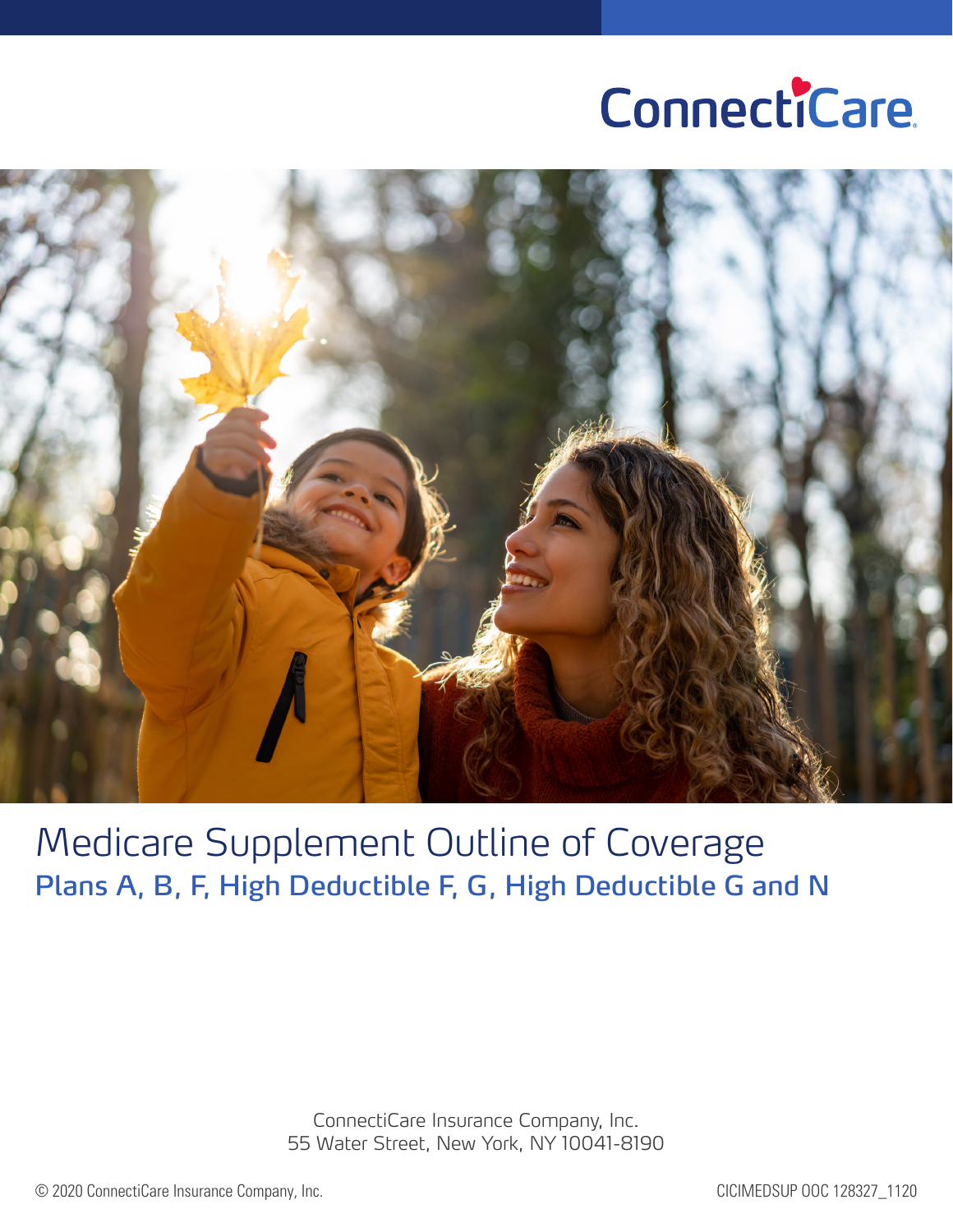### **Benefit Chart of Medicare Supplement Plans Sold On or After January 1, 2020**

This chart shows the benefits included in each of the standard Medicare supplement plans. Some plans may not be available. Only applicants first eligible for Medicare before 2020 may purchase plans C, F, and high deductible F. A check mark means 100% of the benefit is paid.

|                                                                                                                                                      | <b>ConnectiCare only offers the highlighted plans.</b> |                |              |                  |                                                                          |                     |     |                                              |                      |                |
|------------------------------------------------------------------------------------------------------------------------------------------------------|--------------------------------------------------------|----------------|--------------|------------------|--------------------------------------------------------------------------|---------------------|-----|----------------------------------------------|----------------------|----------------|
| <b>Benefits</b>                                                                                                                                      | <b>Plans Available to All Applicants</b>               |                |              |                  | <b>Only Those First Eli-</b><br>gible for Medicare<br><b>Before 2020</b> |                     |     |                                              |                      |                |
|                                                                                                                                                      | $\overline{A}$                                         | $\overline{B}$ | D            | $\mathbf{G}^1$   | $\mathbf K$                                                              | L                   | M   | N <sub>1</sub>                               | C                    | F <sup>1</sup> |
| <b>Medicare Part A</b><br>coinsurance and<br>hospital coverage<br>(up to an additional<br>365 days after<br><b>Medicare benefits</b><br>are used up) | $\boldsymbol{J}$                                       |                |              |                  |                                                                          |                     |     | $\checkmark$                                 |                      |                |
| <b>Medicare Part B</b><br>coinsurance or<br>copayment                                                                                                |                                                        |                |              |                  | 50%                                                                      | 75%                 |     | $\checkmark$<br>copays<br>apply <sup>3</sup> |                      |                |
| <b>Blood (first 3 pints)</b>                                                                                                                         | $\sqrt{}$                                              |                |              | $\boldsymbol{J}$ | 50%                                                                      | 75%                 |     | $\boldsymbol{\mathcal{J}}$                   |                      |                |
| <b>Part A hospice</b><br>care coinsurance<br>or copayment                                                                                            |                                                        | $\checkmark$   | $\checkmark$ | $\checkmark$     | 50%                                                                      | 75%                 |     | $\sqrt{}$                                    | $\blacktriangledown$ |                |
| <b>Skilled</b><br>nursing facility<br>coinsurance                                                                                                    |                                                        |                |              | $\boldsymbol{J}$ | 50%                                                                      | 75%                 |     |                                              |                      |                |
| <b>Medicare Part A</b><br>deductible                                                                                                                 |                                                        | $\sqrt{}$      | $\checkmark$ | $\checkmark$     | 50%                                                                      | 75%                 | 50% | $\sqrt{}$                                    | $\checkmark$         |                |
| <b>Medicare Part B</b><br>deductible                                                                                                                 |                                                        |                |              |                  |                                                                          |                     |     |                                              | $\blacktriangledown$ |                |
| <b>Medicare Part B</b><br>excess charges                                                                                                             |                                                        |                |              | $\checkmark$     |                                                                          |                     |     |                                              |                      |                |
| <b>Foreign travel</b><br>emergency (up to<br>plan limits)                                                                                            |                                                        |                |              |                  |                                                                          |                     |     | $\boldsymbol{\mathcal{J}}$                   |                      |                |
| <b>Out-of-pocket limit</b><br>in 2021                                                                                                                |                                                        |                |              |                  | \$6220 <sup>2</sup>                                                      | \$3110 <sup>2</sup> |     |                                              |                      |                |

<sup>1</sup> Plans F and G also have a high deductible option which require first paying a plan deductible of \$2,370 before the plan begins to pay. Once the plan deductible is met, the plan pays 100% of covered services for the rest of the calendar year. High deductible plan G does not cover the Medicare Part B deductible. However, high deductible plans F and G count your payment of the Medicare Part B deductible toward meeting the plan deductible.

<sup>2</sup> Plans K and L pay 100% of covered services for the rest of the calendar year once you meet the out-of-pocket yearly limit.

3 Plan N pays 100% of the Part B coinsurance, except for a copayment of up to \$20 for some office visits and up to a \$50 copayment for emergency room visits that do not result in an inpatient admission.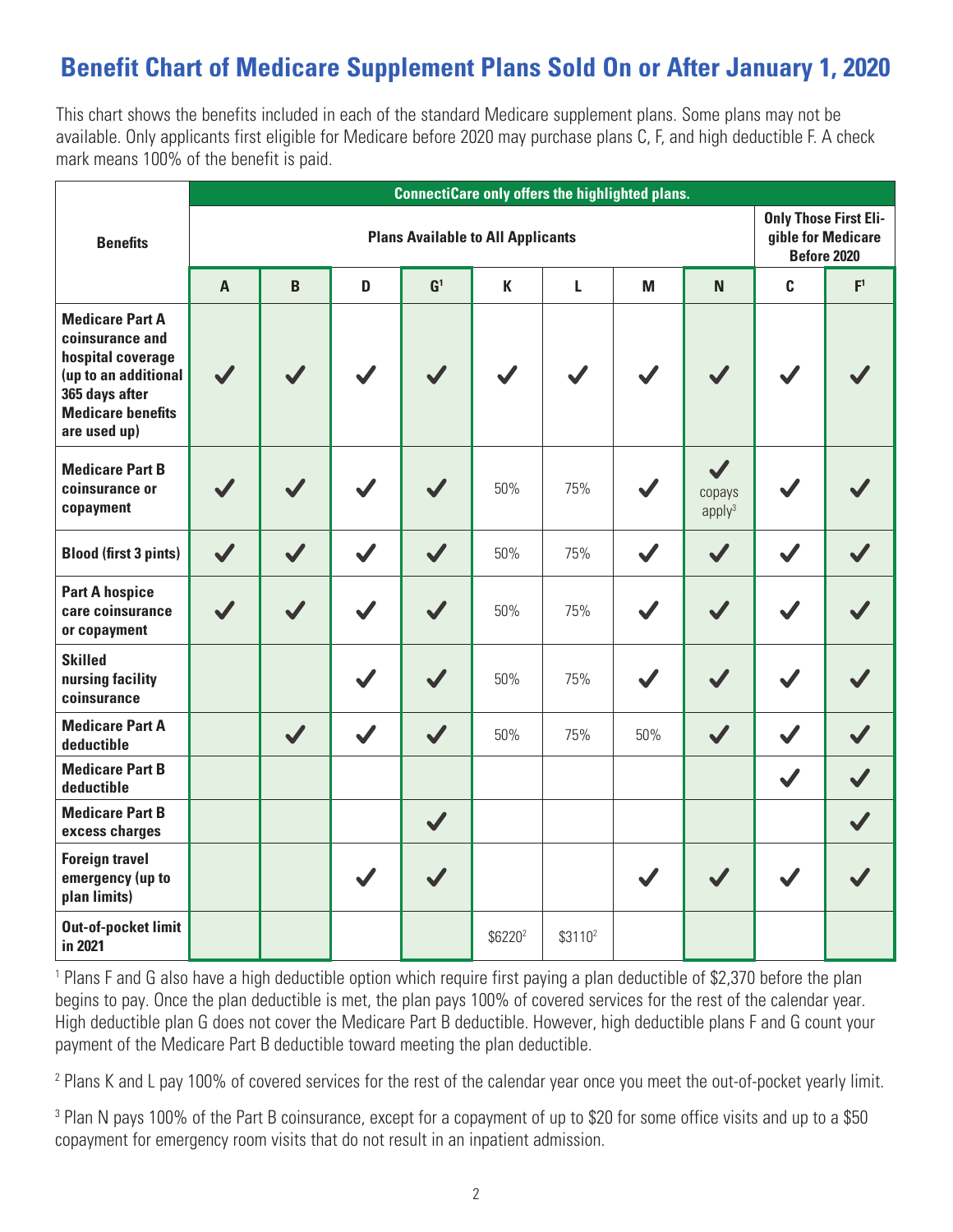### **PREMIUM INFORMATION**

**We, ConnectiCare, can only raise your premium if we raise the premium for all policies like yours in the state.**

**ConnectiCare Medicare Supplement Insurance 2021 monthly premium rates (per individual):**

| <b>Plan A</b> | <b>Plan B</b> | <b>Plan F</b> | <b>High</b><br><b>Deductible</b><br><b>Plan F</b> | <b>Plan G</b> | <b>High</b><br><b>Deductible</b><br><b>Plan G</b> | <b>Plan N</b> |
|---------------|---------------|---------------|---------------------------------------------------|---------------|---------------------------------------------------|---------------|
| \$303.00      | \$267.53      | \$260.00      | \$75.00                                           | \$247.71      | \$60.00                                           | \$160.00      |

Applicants must be residents of Connecticut to be eligible for coverage under one of these plans.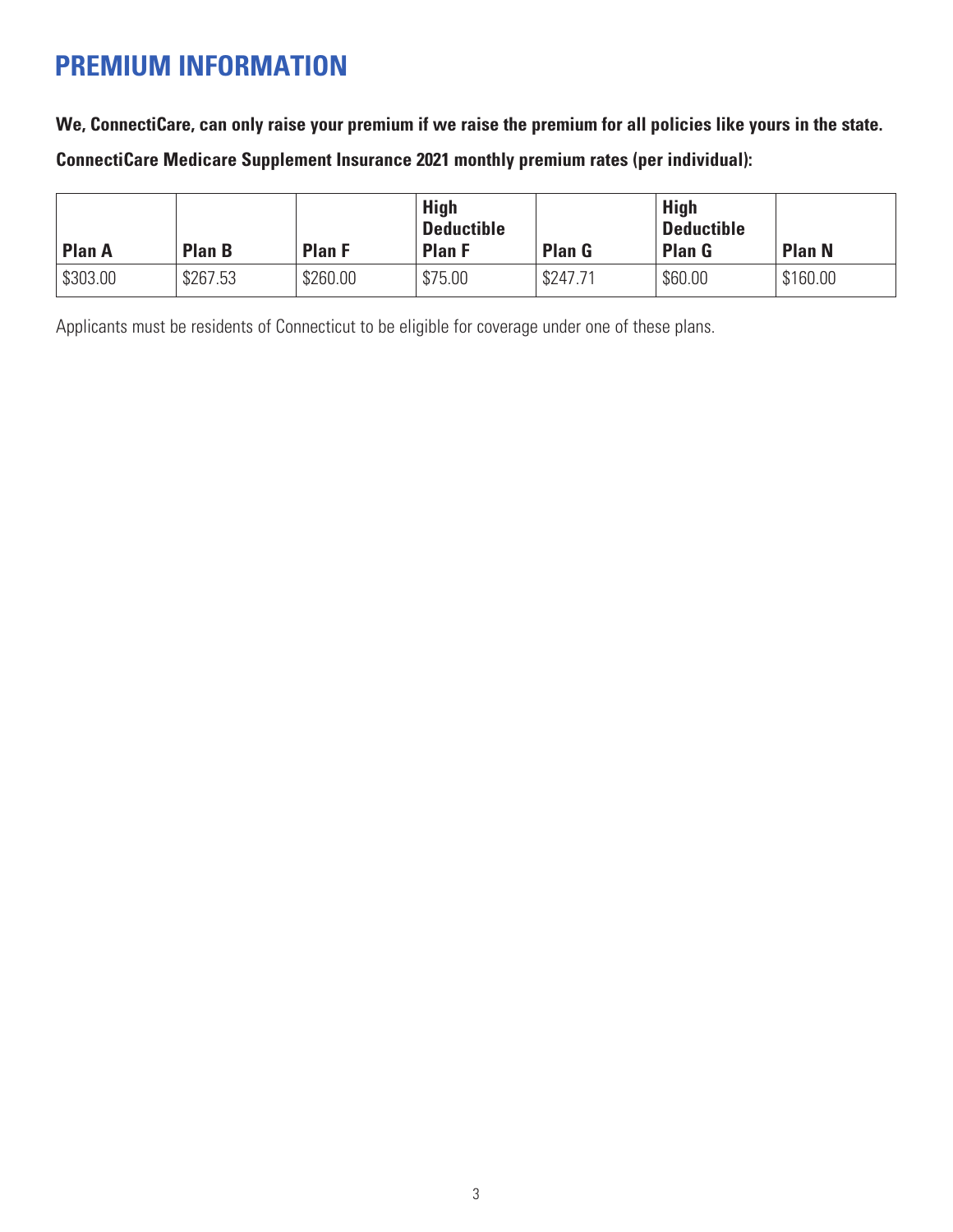#### **DISCLOSURES**

Use this outline to compare benefits and premiums among policies.

**Medicare deductibles and coinsurance amounts are effective as of January 1, 2021. Medicare may change their amounts annually.** The deductible and coinsurance amounts shown in the plan benefit charts on pages 5 to 18 of this document are the amounts effective for calendar year 2021.

#### **READ YOUR POLICY VERY CAREFULLY**

This is only an outline, describing your policy's most important features. The policy is your insurance contract. You must read the policy itself to understand all of the rights and duties of both you and your insurance company.

#### **RIGHT TO RETURN POLICY**

If you find that you are not satisfied with your policy, you may return it to ConnectiCare, Sales Direct Pay – Medicare Supplement, P.O Box 2820, New York, NY 10016-2820. If you send the policy back to us within 30 days after you receive it, we will treat the policy as if it had never been issued and return all of your payments.

#### **POLICY REPLACEMENT**

If you are replacing another health insurance policy, do NOT cancel it until you have actually received your new policy and are sure you want to keep it.

#### **NOTICE**

This policy may not fully cover all of your medical costs.

Neither ConnectiCare, nor its agents, are connected with Medicare.

This outline of coverage does not give all the details of Medicare coverage. Contact your local Social Security office or consult the *Medicare and You* handbook for more details.

#### **COMPLETE ANSWERS ARE VERY IMPORTANT**

When you fill out the application for the new policy, be sure to answer truthfully and completely all questions about your medical and health history. ConnectiCare may cancel your policy and refuse to pay any claims if you leave out or falsify important medical information.

Review the application carefully before you sign it. Be certain that all information has been properly recorded.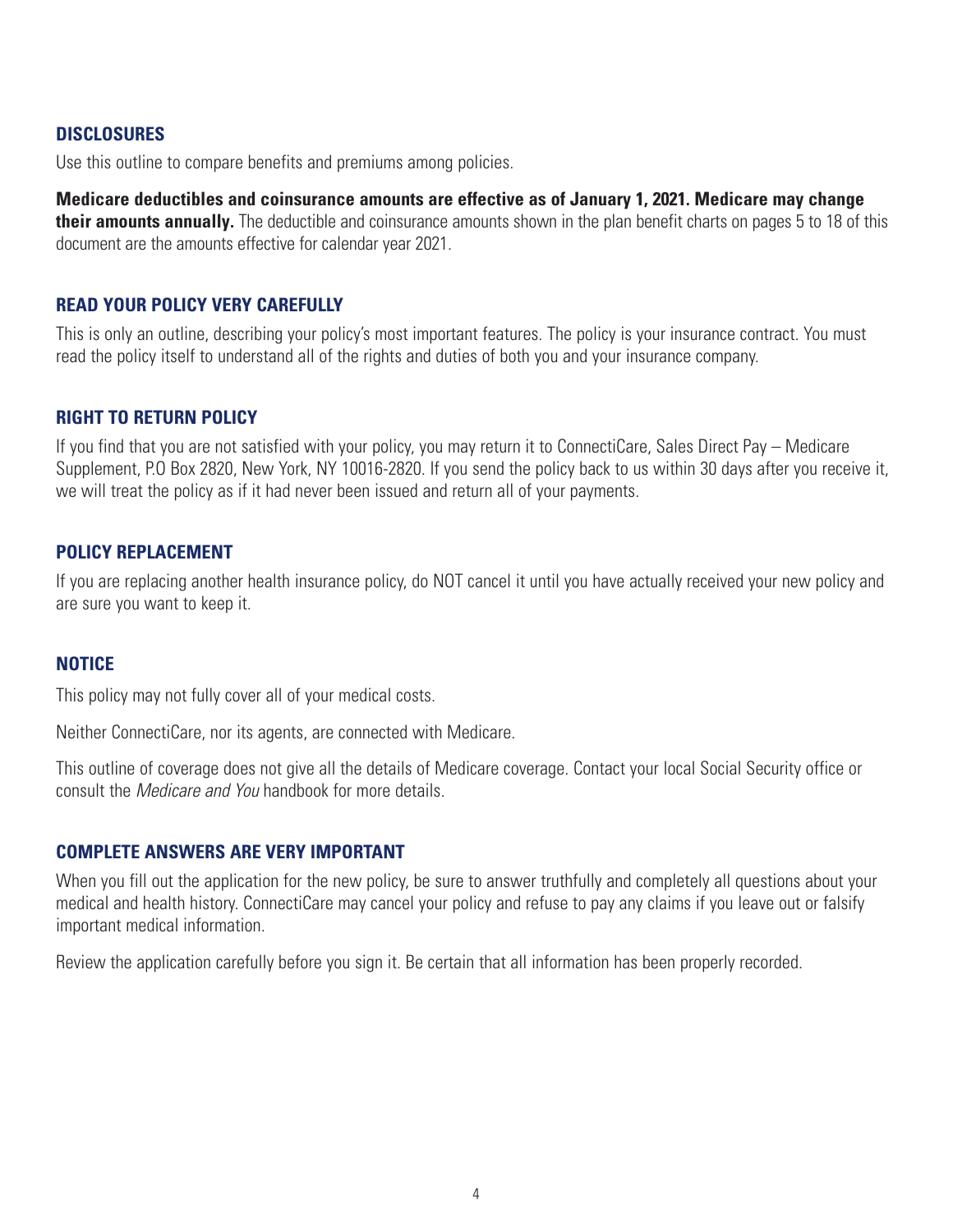### **PLAN A**

#### **MEDICARE (PART A) HOSPITAL SERVICES - PER BENEFIT PERIOD**

\*A benefit period begins on the first day you receive service as an inpatient in a hospital and ends after you have been out of the hospital and have not received skilled care in any other facility for 60 days in a row.

| <b>SERVICES</b>                                                                                                                                                                                                                | <b>MEDICARE PAYS</b>                                                                      | <b>PLAN PAYS</b>                       | <b>YOU PAY</b>                 |  |  |  |
|--------------------------------------------------------------------------------------------------------------------------------------------------------------------------------------------------------------------------------|-------------------------------------------------------------------------------------------|----------------------------------------|--------------------------------|--|--|--|
| <b>HOSPITALIZATION*</b>                                                                                                                                                                                                        |                                                                                           |                                        |                                |  |  |  |
| Semi-private room and board, general nursing and miscellaneous services and supplies                                                                                                                                           |                                                                                           |                                        |                                |  |  |  |
| First 60 days                                                                                                                                                                                                                  | All but \$1,484                                                                           | \$0                                    | \$1,484<br>(Part A deductible) |  |  |  |
| 61st through 90th day                                                                                                                                                                                                          | All but \$371 a day                                                                       | \$371 a day                            | \$0                            |  |  |  |
| 91st day and after:                                                                                                                                                                                                            |                                                                                           |                                        |                                |  |  |  |
| While using 60 lifetime reserve days                                                                                                                                                                                           | All but \$742 a day                                                                       | \$742 a day                            | \$0                            |  |  |  |
| Once lifetime reserve days are used:                                                                                                                                                                                           |                                                                                           |                                        |                                |  |  |  |
| Additional 365 days (lifetime)                                                                                                                                                                                                 | \$0                                                                                       | 100% of Medicare-<br>eligible expenses | $$0***$                        |  |  |  |
| Beyond the additional 365 days                                                                                                                                                                                                 | \$0                                                                                       | \$0                                    | All costs                      |  |  |  |
| <b>SKILLED NURSING FACILITY CARE*</b><br>You must meet Medicare's requirements, including having been in a hospital for at least 3 days and entered a Medicare-<br>approved facility within 30 days after leaving the hospital |                                                                                           |                                        |                                |  |  |  |
| First 20 days                                                                                                                                                                                                                  | All approved amounts                                                                      | \$0                                    | \$0                            |  |  |  |
| 21st through 100th day                                                                                                                                                                                                         | All but \$185.50 a day                                                                    | \$0                                    | Up to \$185.50 a day           |  |  |  |
| 101st day and after                                                                                                                                                                                                            | \$0                                                                                       | \$0                                    | All costs                      |  |  |  |
| <b>BLOOD</b>                                                                                                                                                                                                                   |                                                                                           |                                        |                                |  |  |  |
| First 3 pints                                                                                                                                                                                                                  | \$0                                                                                       | 3 pints                                | \$0                            |  |  |  |
| <b>Additional Amounts</b>                                                                                                                                                                                                      | 100%                                                                                      | \$0                                    | \$0                            |  |  |  |
| <b>HOSPICE CARE</b><br>You must meet Medicare's requirements,<br>including a doctor's certification of terminal<br>illness                                                                                                     | All but very limited<br>coinsurance for<br>outpatient drugs and<br>inpatient respite care | Medicare copayment/<br>coinsurance     | \$0                            |  |  |  |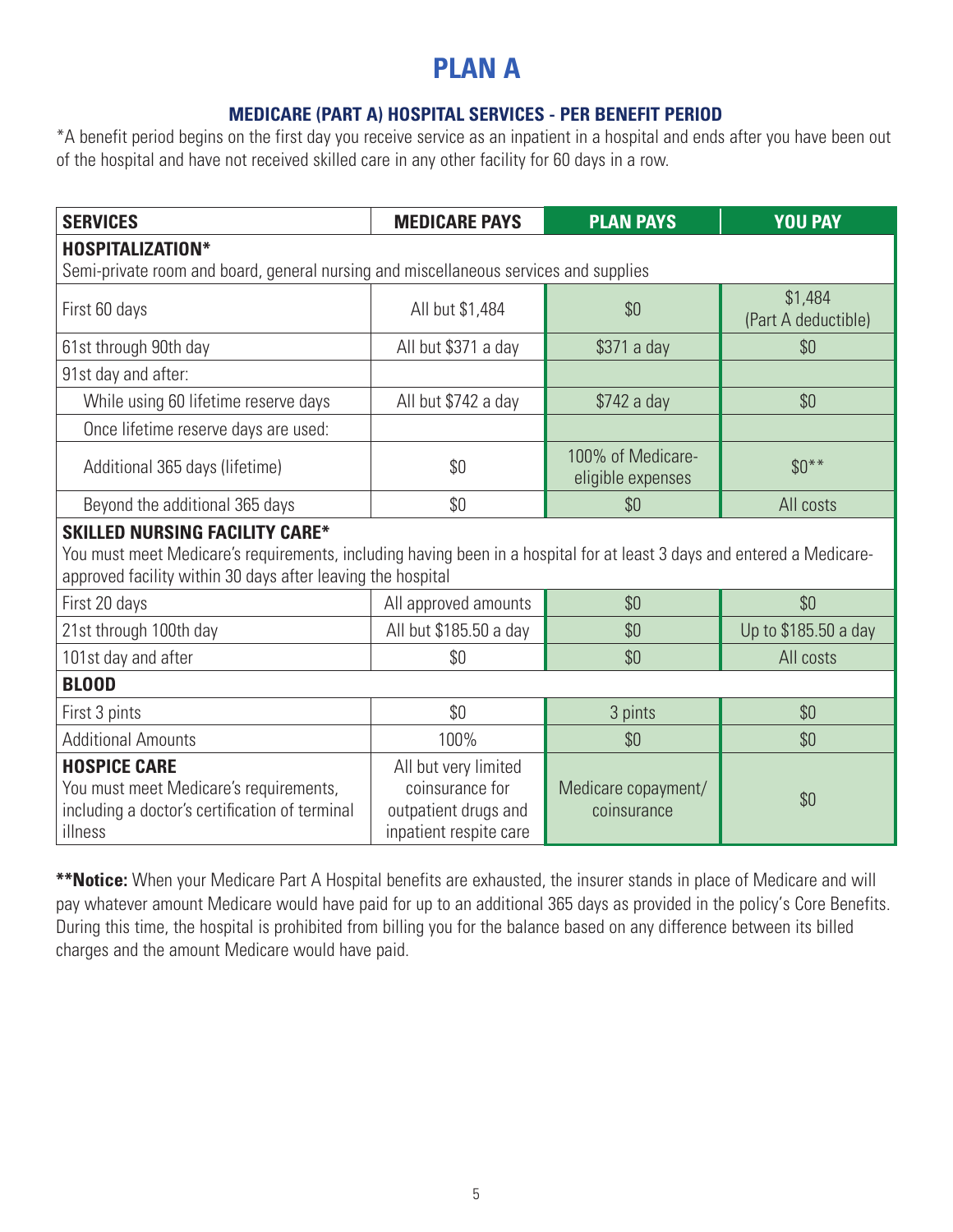### **PLAN A**

#### **MEDICARE (PART B) MEDICAL SERVICES - PER CALENDAR YEAR**

| <b>SERVICES</b>                                                                                                                                                                                                                                                        | <b>MEDICARE PAYS</b>   | <b>PLAN PAYS</b> | <b>YOU PAY</b>               |  |  |
|------------------------------------------------------------------------------------------------------------------------------------------------------------------------------------------------------------------------------------------------------------------------|------------------------|------------------|------------------------------|--|--|
| <b>MEDICAL EXPENSES</b> - IN OR OUT OF THE HOSPITAL AND OUTPATIENT HOSPITAL TREATMENT, such as physician's<br>services, inpatient and outpatient medical and surgical services and supplies, physical & speech therapy, diagnostic tests,<br>durable medical equipment |                        |                  |                              |  |  |
| First \$203 of Medicare-approved amounts*                                                                                                                                                                                                                              | \$0                    | \$0              | \$203<br>(Part B deductible) |  |  |
| Remainder of Medicare-approved amounts                                                                                                                                                                                                                                 | Generally 80%          | Generally 20%    | \$0                          |  |  |
| Part B Excess Charges (above Medicare-<br>approved amounts)                                                                                                                                                                                                            | \$0                    | \$0              | All costs                    |  |  |
| <b>BLOOD</b>                                                                                                                                                                                                                                                           |                        |                  |                              |  |  |
| First 3 pints                                                                                                                                                                                                                                                          | \$0\$                  | All costs        | \$0                          |  |  |
| Next \$203 of Medicare-approved amounts*                                                                                                                                                                                                                               | \$0                    | \$0              | \$203<br>(Part B deductible) |  |  |
| Remainder of Medicare-approved amounts                                                                                                                                                                                                                                 | 80%                    | 20%              | \$0                          |  |  |
| <b>CLINICAL LABORATORY SERVICES</b>                                                                                                                                                                                                                                    |                        |                  |                              |  |  |
| <b>TESTS FOR DIAGNOSTIC SERVICES</b>                                                                                                                                                                                                                                   | 100%                   | \$0              | \$0                          |  |  |
|                                                                                                                                                                                                                                                                        | <b>PARTS A &amp; B</b> |                  |                              |  |  |
| <b>HOME HEALTH CARE</b><br>MEDICARE-APPROVED SERVICES                                                                                                                                                                                                                  |                        |                  |                              |  |  |
| Medically necessary skilled care services<br>and medical supplies                                                                                                                                                                                                      | 100%                   | \$0              | \$0                          |  |  |
| <b>Durable Medical Equipment</b><br>First \$203 of Medicare-approved amounts*                                                                                                                                                                                          | \$0                    | \$0              | \$203<br>(Part B deductible) |  |  |
| Remainder of Medicare-approved amounts                                                                                                                                                                                                                                 | 80%                    | 20%              | \$0                          |  |  |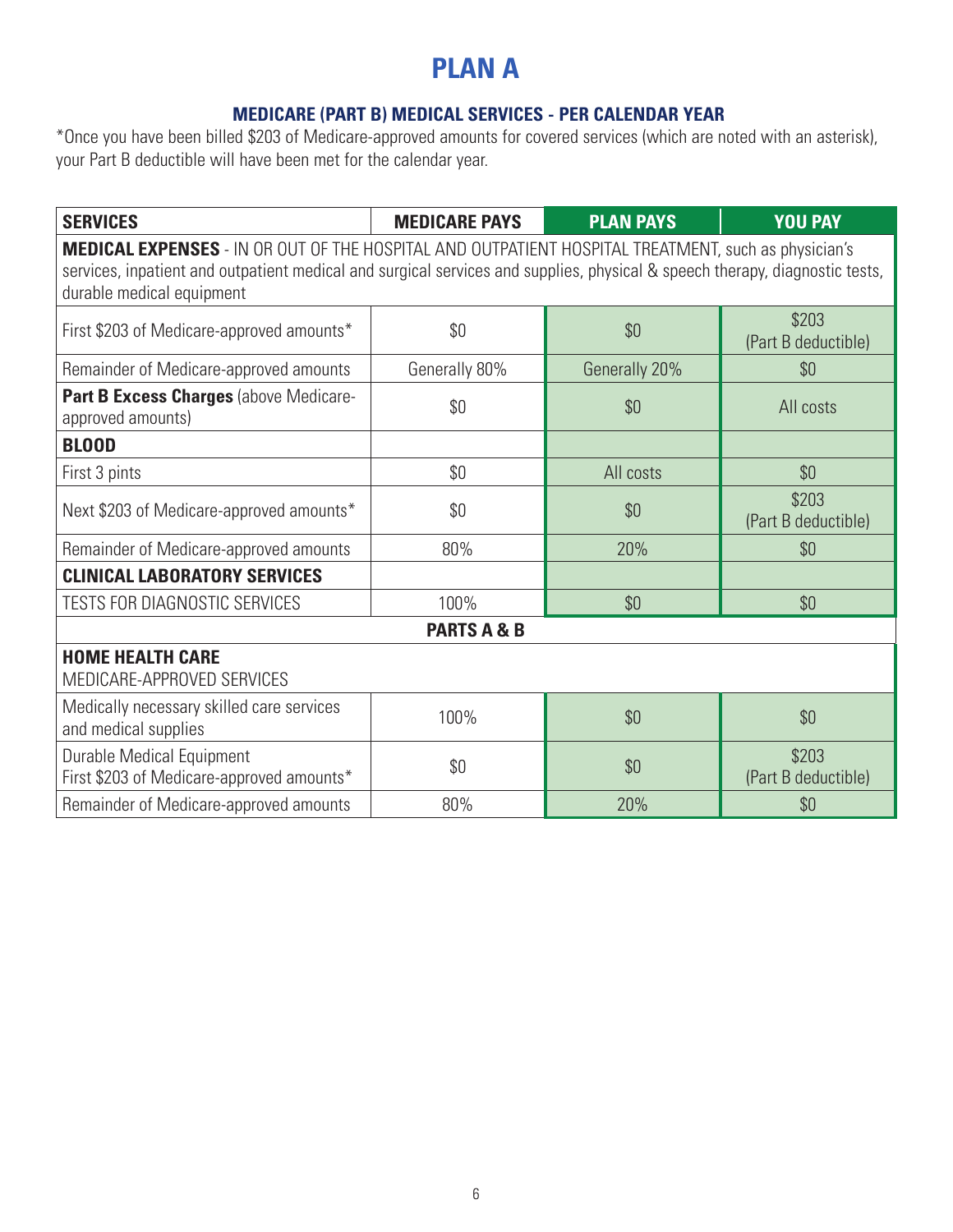### **PLAN B**

#### **MEDICARE (PART A) HOSPITAL SERVICES - PER BENEFIT PERIOD**

\*A benefit period begins on the first day you receive service as an inpatient in a hospital and ends after you have been out of the hospital and have not received skilled care in any other facility for 60 days in a row.

| <b>SERVICES</b>                                                                                                                                                                                                                | <b>MEDICARE PAYS</b>                                                                      | <b>PLAN PAYS</b>                       | <b>YOU PAY</b>       |  |  |  |
|--------------------------------------------------------------------------------------------------------------------------------------------------------------------------------------------------------------------------------|-------------------------------------------------------------------------------------------|----------------------------------------|----------------------|--|--|--|
| <b>HOSPITALIZATION*</b>                                                                                                                                                                                                        |                                                                                           |                                        |                      |  |  |  |
| Semi-private room and board, general nursing and miscellaneous services and supplies                                                                                                                                           |                                                                                           |                                        |                      |  |  |  |
| First 60 days                                                                                                                                                                                                                  | All but \$1,484                                                                           | \$1,484<br>(Part A deductible)         | \$0                  |  |  |  |
| 61st through 90th day                                                                                                                                                                                                          | All but \$371 a day                                                                       | \$371 a day                            | \$0                  |  |  |  |
| 91st day and after:                                                                                                                                                                                                            |                                                                                           |                                        |                      |  |  |  |
| While using 60 lifetime reserve days                                                                                                                                                                                           | All but \$742 a day                                                                       | \$742 a day                            | \$0                  |  |  |  |
| Once lifetime reserve days are used:                                                                                                                                                                                           |                                                                                           |                                        |                      |  |  |  |
| Additional 365 days (lifetime)                                                                                                                                                                                                 | \$0                                                                                       | 100% of Medicare-<br>eligible expenses | $$0***$              |  |  |  |
| Beyond the additional 365 days                                                                                                                                                                                                 | \$0                                                                                       | \$0                                    | All costs            |  |  |  |
| <b>SKILLED NURSING FACILITY CARE*</b><br>You must meet Medicare's requirements, including having been in a hospital for at least 3 days and entered a Medicare-<br>approved facility within 30 days after leaving the hospital |                                                                                           |                                        |                      |  |  |  |
| First 20 days                                                                                                                                                                                                                  | All approved amounts                                                                      | \$0                                    | \$0                  |  |  |  |
| 21st through 100th day                                                                                                                                                                                                         | All but \$185.50 a day                                                                    | \$0                                    | Up to \$185.50 a day |  |  |  |
| 101st day and after                                                                                                                                                                                                            | \$0                                                                                       | \$0                                    | All costs            |  |  |  |
| <b>BLOOD</b>                                                                                                                                                                                                                   |                                                                                           |                                        |                      |  |  |  |
| First 3 pints                                                                                                                                                                                                                  | \$0                                                                                       | 3 pints                                | \$0                  |  |  |  |
| <b>Additional Amounts</b>                                                                                                                                                                                                      | 100%                                                                                      | \$0                                    | \$0                  |  |  |  |
| <b>HOSPICE CARE</b><br>You must meet Medicare's requirements,<br>including a doctor's certification of terminal<br>illness                                                                                                     | All but very limited<br>coinsurance for<br>outpatient drugs and<br>inpatient respite care | Medicare copayment/<br>coinsurance     | \$0                  |  |  |  |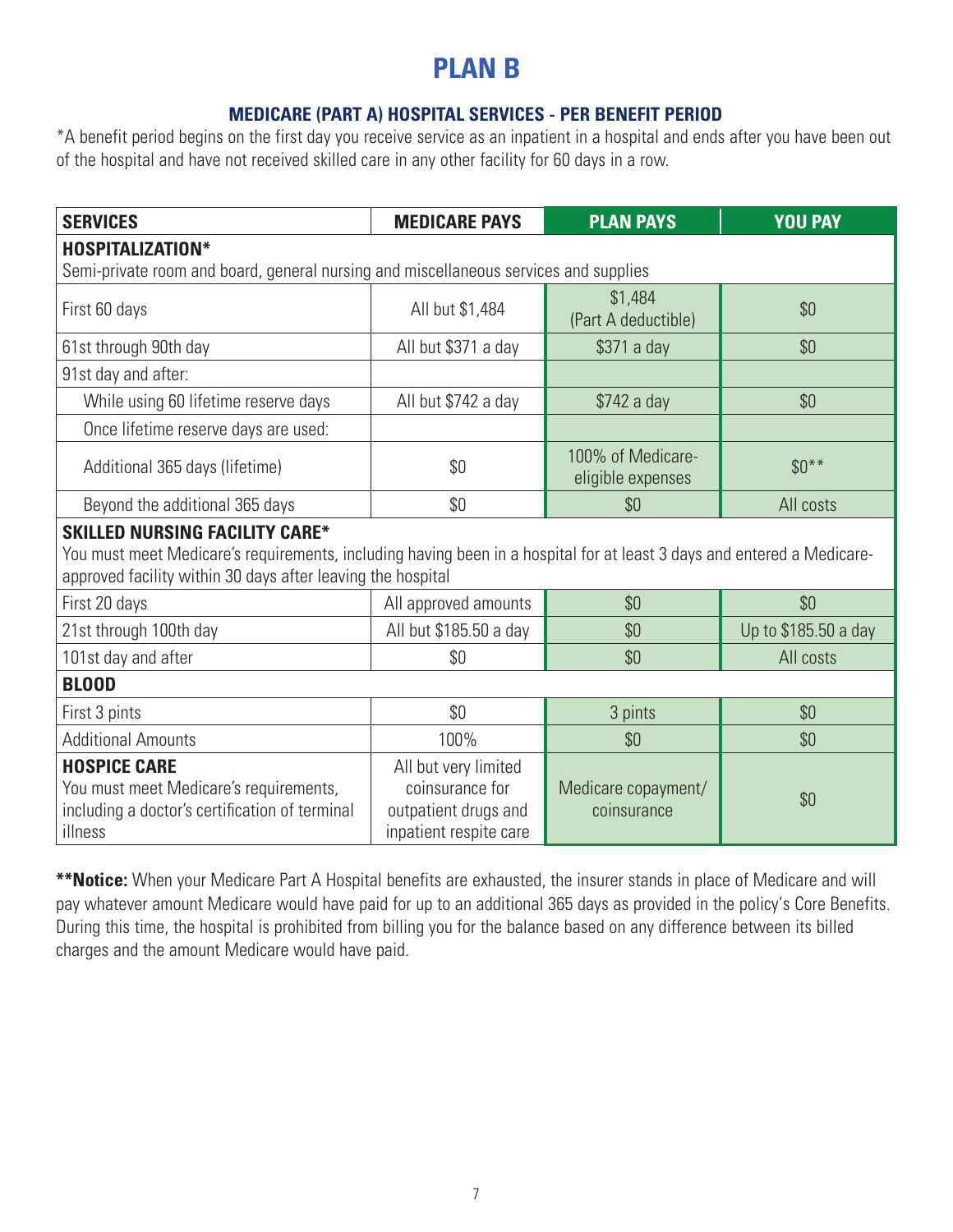### **PLAN B**

#### **MEDICARE (PART B) MEDICAL SERVICES - PER CALENDAR YEAR**

| <b>SERVICES</b>                                                                                                                                                                                                                                                        | <b>MEDICARE PAYS</b>   | <b>PLAN PAYS</b> | <b>YOU PAY</b>               |  |  |  |
|------------------------------------------------------------------------------------------------------------------------------------------------------------------------------------------------------------------------------------------------------------------------|------------------------|------------------|------------------------------|--|--|--|
| <b>MEDICAL EXPENSES</b> - IN OR OUT OF THE HOSPITAL AND OUTPATIENT HOSPITAL TREATMENT, such as physician's<br>services, inpatient and outpatient medical and surgical services and supplies, physical & speech therapy, diagnostic tests,<br>durable medical equipment |                        |                  |                              |  |  |  |
| First \$203 of Medicare-approved amounts*                                                                                                                                                                                                                              | \$0                    | \$0              | \$203<br>(Part B deductible) |  |  |  |
| Remainder of Medicare-approved amounts                                                                                                                                                                                                                                 | Generally 80%          | Generally 20%    | \$0                          |  |  |  |
| Part B Excess Charges (above Medicare-<br>approved amounts)                                                                                                                                                                                                            | \$0                    | \$0              | All costs                    |  |  |  |
| <b>BLOOD</b>                                                                                                                                                                                                                                                           |                        |                  |                              |  |  |  |
| First 3 pints                                                                                                                                                                                                                                                          | \$0                    | All costs        | \$0                          |  |  |  |
| Next \$203 of Medicare-approved amounts*                                                                                                                                                                                                                               | \$0                    | \$0              | \$203<br>(Part B deductible) |  |  |  |
| Remainder of Medicare-approved amounts                                                                                                                                                                                                                                 | 80%                    | 20%              | \$0                          |  |  |  |
| <b>CLINICAL LABORATORY SERVICES</b>                                                                                                                                                                                                                                    |                        |                  |                              |  |  |  |
| <b>TESTS FOR DIAGNOSTIC SERVICES</b>                                                                                                                                                                                                                                   | 100%                   | \$0              | \$0                          |  |  |  |
|                                                                                                                                                                                                                                                                        | <b>PARTS A &amp; B</b> |                  |                              |  |  |  |
| <b>HOME HEALTH CARE</b><br>MEDICARE-APPROVED SERVICES                                                                                                                                                                                                                  |                        |                  |                              |  |  |  |
| Medically necessary skilled care services<br>and medical supplies                                                                                                                                                                                                      | 100%                   | \$0              | \$0                          |  |  |  |
| Durable Medical Equipment<br>First \$203 of Medicare-approved amounts*                                                                                                                                                                                                 | \$0                    | \$0              | \$203<br>(Part B deductible) |  |  |  |
| Remainder of Medicare-approved amounts                                                                                                                                                                                                                                 | 80%                    | 20%              | \$0                          |  |  |  |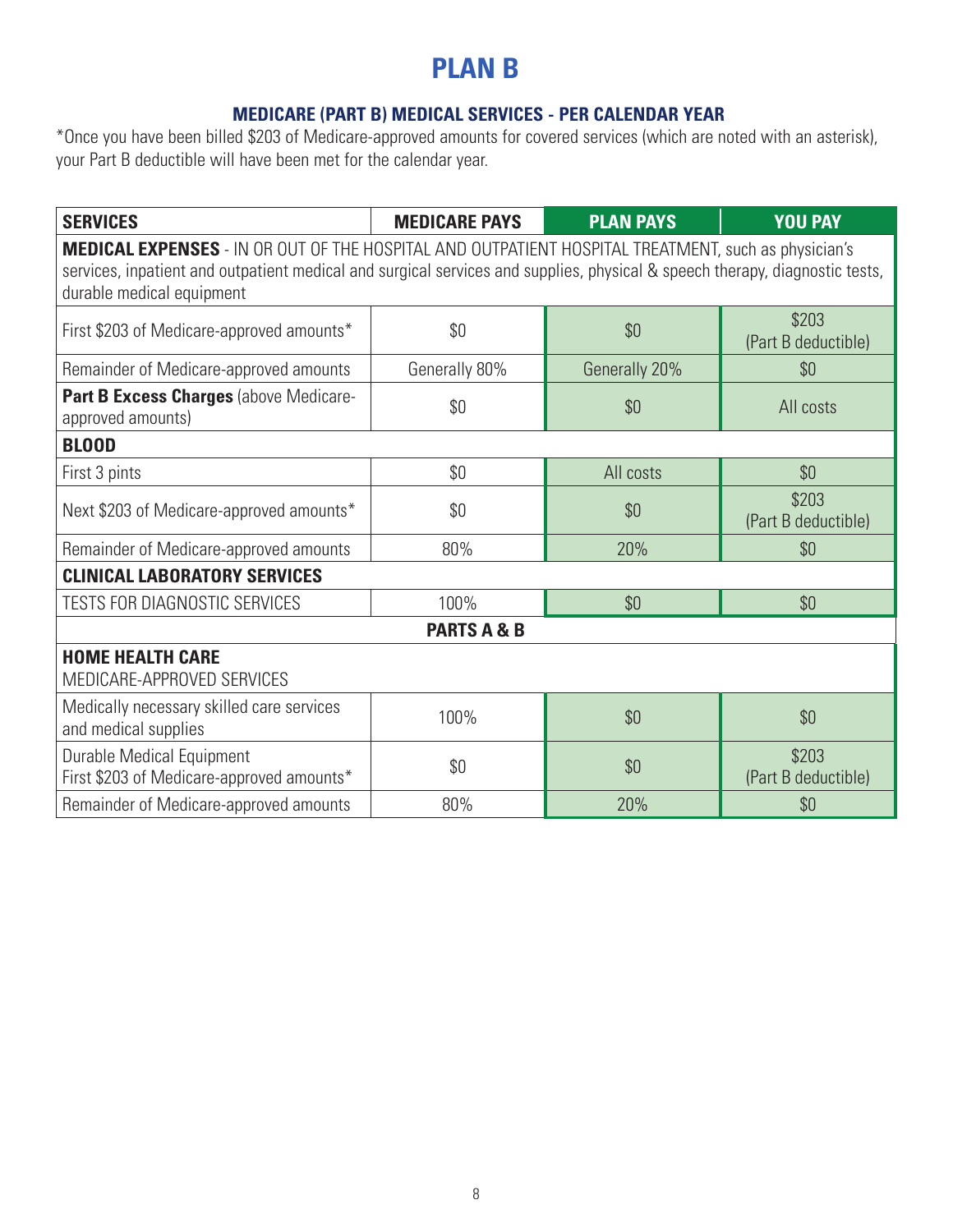### **PLAN F**

#### **MEDICARE (PART A) HOSPITAL SERVICES - PER BENEFIT PERIOD**

\*A benefit period begins on the first day you receive service as an inpatient in a hospital and ends after you have been out of the hospital and have not received skilled care in any other facility for 60 days in a row.

| <b>SERVICES</b>                                                                                                                                                                                                                | <b>MEDICARE PAYS</b>                                                                      | <b>PLAN PAYS</b>                       | <b>YOU PAY</b> |  |  |
|--------------------------------------------------------------------------------------------------------------------------------------------------------------------------------------------------------------------------------|-------------------------------------------------------------------------------------------|----------------------------------------|----------------|--|--|
| <b>HOSPITALIZATION*</b>                                                                                                                                                                                                        |                                                                                           |                                        |                |  |  |
| Semi-private room and board, general nursing and miscellaneous services and supplies                                                                                                                                           |                                                                                           |                                        |                |  |  |
| First 60 days                                                                                                                                                                                                                  | All but \$1,484                                                                           | \$1,484<br>(Part A deductible)         | \$0            |  |  |
| 61st through 90th day                                                                                                                                                                                                          | All but \$371 a day                                                                       | \$371 a day                            | \$0            |  |  |
| 91st day and after:                                                                                                                                                                                                            |                                                                                           |                                        |                |  |  |
| While using 60 lifetime reserve days                                                                                                                                                                                           | All but \$742 a day                                                                       | \$742 a day                            | \$0            |  |  |
| Once lifetime reserve days are used:                                                                                                                                                                                           |                                                                                           |                                        |                |  |  |
| Additional 365 days (lifetime)                                                                                                                                                                                                 | \$0                                                                                       | 100% of Medicare-<br>eligible expenses | $$0***$        |  |  |
| Beyond the additional 365 days                                                                                                                                                                                                 | \$0                                                                                       | \$0                                    | All costs      |  |  |
| <b>SKILLED NURSING FACILITY CARE*</b><br>You must meet Medicare's requirements, including having been in a hospital for at least 3 days and entered a Medicare-<br>approved facility within 30 days after leaving the hospital |                                                                                           |                                        |                |  |  |
| First 20 days                                                                                                                                                                                                                  | All approved amounts                                                                      | \$0                                    | \$0            |  |  |
| 21st through 100th day                                                                                                                                                                                                         | All but \$185.50 a day                                                                    | Up to \$185.50 a day                   | \$0            |  |  |
| 101st day and after                                                                                                                                                                                                            | \$0                                                                                       | \$0                                    | All costs      |  |  |
| <b>BLOOD</b>                                                                                                                                                                                                                   |                                                                                           |                                        |                |  |  |
| First 3 pints                                                                                                                                                                                                                  | \$0                                                                                       | 3 pints                                | \$0            |  |  |
| <b>Additional Amounts</b>                                                                                                                                                                                                      | 100%                                                                                      | \$0                                    | \$0            |  |  |
| <b>HOSPICE CARE</b><br>You must meet Medicare's requirements,<br>including a doctor's certification of terminal<br>illness                                                                                                     | All but very limited<br>coinsurance for<br>outpatient drugs and<br>inpatient respite care | Medicare copayment/<br>coinsurance     | \$0            |  |  |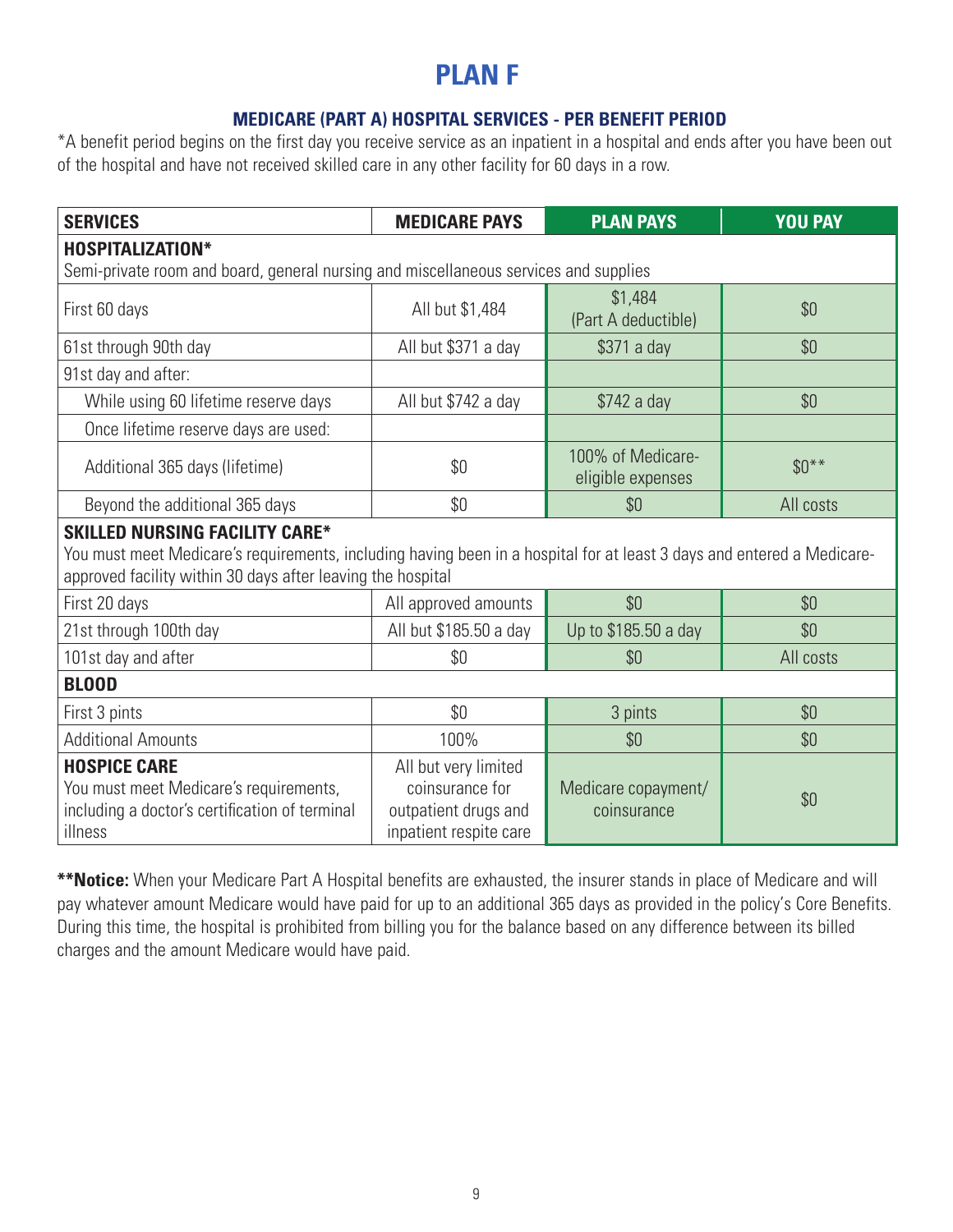### **PLAN F**

#### **MEDICARE (PART B) MEDICAL SERVICES - PER CALENDAR YEAR**

| <b>SERVICES</b>                                                                                                                                                                                                                                                        | <b>MEDICARE PAYS</b>                            | <b>PLAN PAYS</b>                                    | <b>YOU PAY</b>                                           |  |  |  |
|------------------------------------------------------------------------------------------------------------------------------------------------------------------------------------------------------------------------------------------------------------------------|-------------------------------------------------|-----------------------------------------------------|----------------------------------------------------------|--|--|--|
| <b>MEDICAL EXPENSES</b> - IN OR OUT OF THE HOSPITAL AND OUTPATIENT HOSPITAL TREATMENT, such as physician's<br>services, inpatient and outpatient medical and surgical services and supplies, physical & speech therapy, diagnostic tests,<br>durable medical equipment |                                                 |                                                     |                                                          |  |  |  |
| First \$203 of Medicare-approved amounts*                                                                                                                                                                                                                              | \$0                                             | \$203<br>(Part B deductible)                        | \$0                                                      |  |  |  |
| Remainder of Medicare-approved amounts                                                                                                                                                                                                                                 | Generally 80%                                   | Generally 20%                                       | \$0                                                      |  |  |  |
| Part B Excess Charges (above Medicare-<br>approved amounts)                                                                                                                                                                                                            | \$0                                             | 100%                                                | \$0                                                      |  |  |  |
| <b>BLOOD</b>                                                                                                                                                                                                                                                           |                                                 |                                                     |                                                          |  |  |  |
| First 3 pints                                                                                                                                                                                                                                                          | \$0                                             | All costs                                           | \$0                                                      |  |  |  |
| Next \$203 of Medicare-approved amounts*                                                                                                                                                                                                                               | \$0                                             | \$203<br>(Part B deductible)                        | \$0                                                      |  |  |  |
| Remainder of Medicare-approved amounts                                                                                                                                                                                                                                 | 80%                                             | 20%                                                 | \$0                                                      |  |  |  |
| <b>CLINICAL LABORATORY SERVICES</b>                                                                                                                                                                                                                                    |                                                 |                                                     |                                                          |  |  |  |
| <b>TESTS FOR DIAGNOSTIC SERVICES</b>                                                                                                                                                                                                                                   | 100%                                            | \$0                                                 | \$0                                                      |  |  |  |
|                                                                                                                                                                                                                                                                        | <b>PARTS A &amp; B</b>                          |                                                     |                                                          |  |  |  |
| <b>HOME HEALTH CARE</b><br>MEDICARE-APPROVED SERVICES                                                                                                                                                                                                                  |                                                 |                                                     |                                                          |  |  |  |
| Medically necessary skilled care services<br>and medical supplies                                                                                                                                                                                                      | 100%                                            | \$0                                                 | \$0                                                      |  |  |  |
| <b>Durable Medical Equipment</b><br>First \$203 of Medicare-approved amounts*                                                                                                                                                                                          | \$0                                             | \$203<br>(Part B deductible)                        | \$0                                                      |  |  |  |
| Remainder of Medicare-approved amounts                                                                                                                                                                                                                                 | 80%                                             | 20%                                                 | \$0                                                      |  |  |  |
|                                                                                                                                                                                                                                                                        | <b>OTHER BENEFITS - NOT COVERED BY MEDICARE</b> |                                                     |                                                          |  |  |  |
| <b>FOREIGN TRAVEL - NOT COVERED BY MEDICARE</b>                                                                                                                                                                                                                        |                                                 |                                                     |                                                          |  |  |  |
| Medically necessary emergency care<br>services beginning during the first 60 days<br>of each trip outside the USA First \$250 each<br>calendar year                                                                                                                    | \$0                                             | \$0                                                 | \$250                                                    |  |  |  |
| Remainder of charges                                                                                                                                                                                                                                                   | \$0                                             | 80% to a lifetime<br>maximum benefit<br>of \$50,000 | 20% and amounts<br>over the \$50,000<br>lifetime maximum |  |  |  |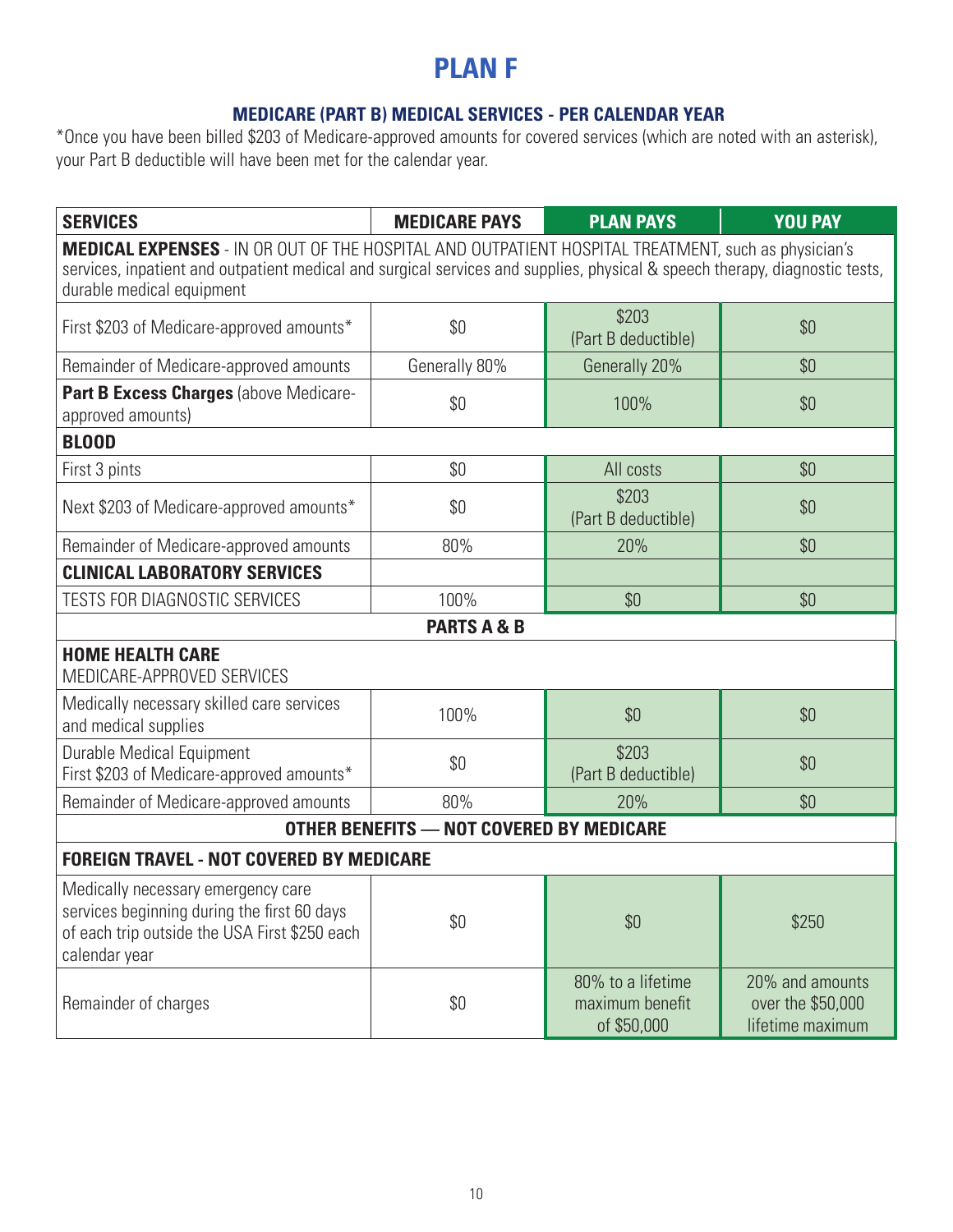### **HIGH DEDUCTIBLE PLAN F**

#### **MEDICARE (PART A) HOSPITAL SERVICES - PER BENEFIT PERIOD**

\*A benefit period begins on the first day you receive service as an inpatient in a hospital and ends after you have been out of the hospital and have not received skilled care in any other facility for 60 days in a row.

\*\*This high deductible plan pays the same benefits as Plan F after one has paid a calendar year deductible of \$2,370 in 2021. Benefits from the high deductible plan F will not begin until out-of-pocket expenses are \$2,370 in 2021. Out-ofpocket expenses for this deductible are expenses that would ordinarily be paid by the policy. This includes the Medicare deductibles for Part A and Part B, but does not include the plan's separate foreign travel emergency deductible.

| <b>SERVICES</b>                                                                                                                                                                                                                | <b>MEDICARE PAYS</b>                                                                      | <b>AFTER YOU PAY</b><br>\$2,370 DEDUCTIBLE**<br><b>IN 2021,</b><br><b>PLAN PAYS</b> | <b>IN ADDITION</b><br>TO \$2,370<br><b>DEDUCTIBLE**</b><br><b>IN 2021,</b><br><b>YOU PAY</b> |  |  |
|--------------------------------------------------------------------------------------------------------------------------------------------------------------------------------------------------------------------------------|-------------------------------------------------------------------------------------------|-------------------------------------------------------------------------------------|----------------------------------------------------------------------------------------------|--|--|
| <b>HOSPITALIZATION*</b><br>Semi-private room and board, general nursing and miscellaneous services and supplies                                                                                                                |                                                                                           |                                                                                     |                                                                                              |  |  |
| First 60 days                                                                                                                                                                                                                  | All but \$1,484                                                                           | \$1,484<br>(Part A deductible)                                                      | \$0                                                                                          |  |  |
| 61st through 90th day                                                                                                                                                                                                          | All but \$371 a day                                                                       | \$371 a day                                                                         | \$0                                                                                          |  |  |
| 91st day and after:                                                                                                                                                                                                            |                                                                                           |                                                                                     |                                                                                              |  |  |
| While using 60 lifetime reserve days                                                                                                                                                                                           | All but \$742 a day                                                                       | \$742 a day                                                                         | \$0                                                                                          |  |  |
| Once lifetime reserve days are used:                                                                                                                                                                                           |                                                                                           |                                                                                     |                                                                                              |  |  |
| Additional 365 days (lifetime)                                                                                                                                                                                                 | \$0                                                                                       | 100% of Medicare-<br>eligible expenses                                              | $$0***$                                                                                      |  |  |
| Beyond the additional 365 days                                                                                                                                                                                                 | \$0                                                                                       | \$0                                                                                 | All costs                                                                                    |  |  |
| <b>SKILLED NURSING FACILITY CARE*</b><br>You must meet Medicare's requirements, including having been in a hospital for at least 3 days and entered a Medicare-<br>approved facility within 30 days after leaving the hospital |                                                                                           |                                                                                     |                                                                                              |  |  |
| First 20 days                                                                                                                                                                                                                  | All approved amounts                                                                      | \$0                                                                                 | \$0                                                                                          |  |  |
| 21st through 100th day                                                                                                                                                                                                         | All but \$185.50 a day                                                                    | Up to \$185.50 a day                                                                | \$0                                                                                          |  |  |
| 101st day and after                                                                                                                                                                                                            | \$0                                                                                       | \$0                                                                                 | All costs                                                                                    |  |  |
| <b>BLOOD</b>                                                                                                                                                                                                                   |                                                                                           |                                                                                     |                                                                                              |  |  |
| First 3 pints                                                                                                                                                                                                                  | \$0                                                                                       | 3 pints                                                                             | \$0                                                                                          |  |  |
| <b>Additional Amounts</b>                                                                                                                                                                                                      | 100%                                                                                      | \$0                                                                                 | \$0                                                                                          |  |  |
| <b>HOSPICE CARE</b><br>You must meet Medicare's requirements,<br>including a doctor's certification of terminal<br>illness                                                                                                     | All but very limited<br>coinsurance for<br>outpatient drugs and<br>inpatient respite care | Medicare copayment/<br>coinsurance                                                  | \$0                                                                                          |  |  |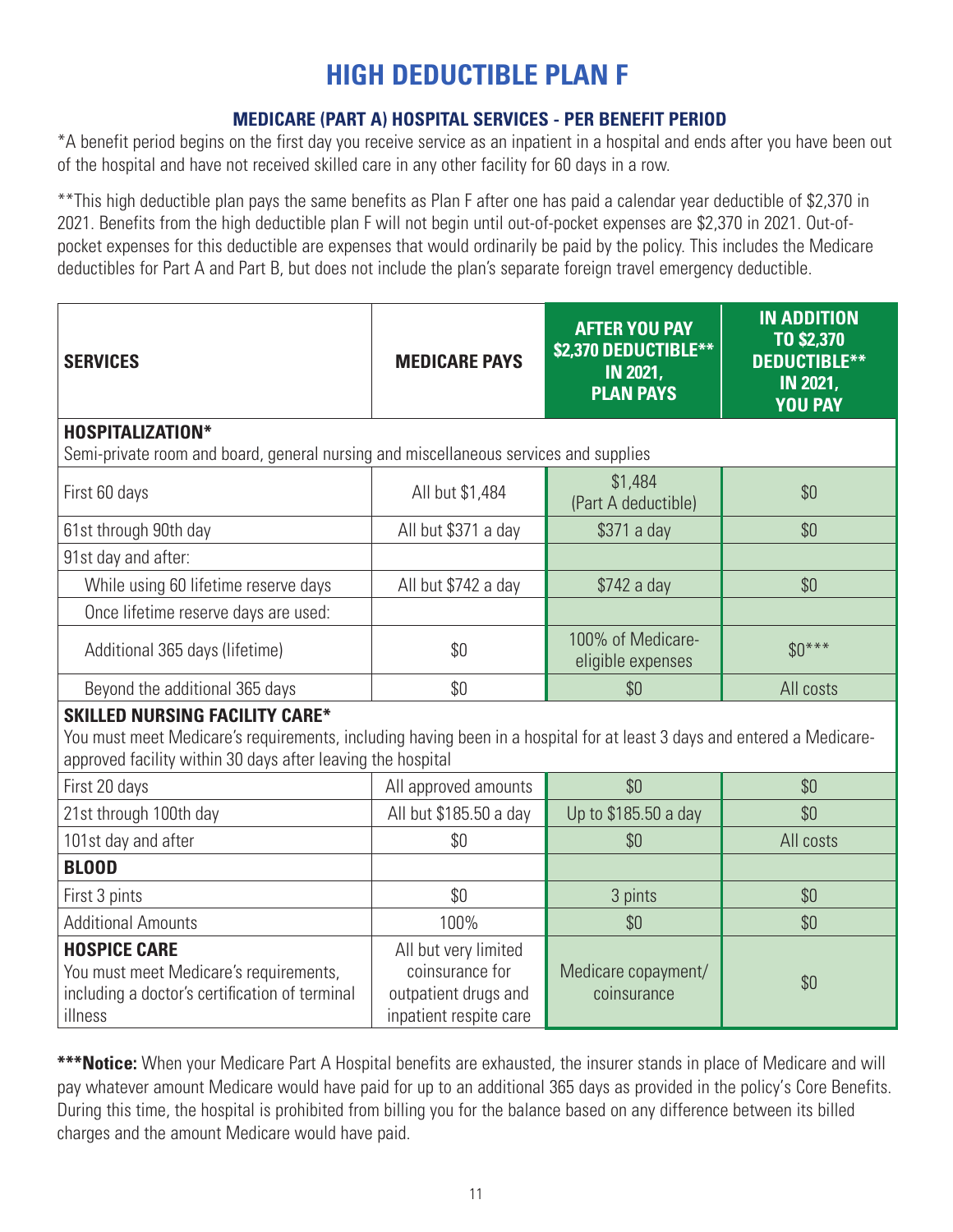### **HIGH DEDUCTIBLE PLAN F**

#### **MEDICARE (PART B) MEDICAL SERVICES - PER CALENDAR YEAR**

\*Once you have been billed \$203 of Medicare-approved amounts for covered services (which are noted with an asterisk), your Part B deductible will have been met for the calendar year.

\*\*This high deductible plan pays the same benefits as Plan F after one has paid a calendar year deductible of \$2,370 in 2021. Benefits from the high deductible plan F will not begin until out-of-pocket expenses are \$2,370 in 2021. Out-ofpocket expenses for this deductible are expenses that would ordinarily be paid by the policy. This includes the Medicare deductibles for Part A and Part B, but does not include the plan's separate foreign travel emergency deductible.

| <b>SERVICES</b>                                                                                                                                                | <b>MEDICARE PAYS</b>                     | <b>AFTER YOU PAY</b><br>\$2,370 DEDUCTIBLE**<br><b>IN 2021,</b><br><b>PLAN PAYS</b> | <b>IN ADDITION</b><br>TO \$2,370<br><b>DEDUCTIBLE**</b><br><b>IN 2021,</b><br><b>YOU PAY</b> |  |  |  |
|----------------------------------------------------------------------------------------------------------------------------------------------------------------|------------------------------------------|-------------------------------------------------------------------------------------|----------------------------------------------------------------------------------------------|--|--|--|
| <b>MEDICAL EXPENSES</b> - IN OR OUT OF THE HOSPITAL AND OUTPATIENT HOSPITAL TREATMENT, such as physician's                                                     |                                          |                                                                                     |                                                                                              |  |  |  |
| services, inpatient and outpatient medical and surgical services and supplies, physical & speech therapy, diagnostic tests,<br>durable medical equipment       |                                          |                                                                                     |                                                                                              |  |  |  |
| First \$203 of Medicare-approved amounts*                                                                                                                      | \$0                                      | \$203<br>(Part B deductible)                                                        | \$0                                                                                          |  |  |  |
| Remainder of Medicare-approved amounts                                                                                                                         | Generally 80%                            | Generally 20%                                                                       | \$0                                                                                          |  |  |  |
| Part B Excess Charges (above Medicare-<br>approved amounts)                                                                                                    | \$0                                      | 100%                                                                                | \$0                                                                                          |  |  |  |
| <b>BLOOD</b>                                                                                                                                                   |                                          |                                                                                     |                                                                                              |  |  |  |
| First 3 pints                                                                                                                                                  | \$0\$                                    | All costs                                                                           | \$0                                                                                          |  |  |  |
| Next \$203 of Medicare-approved amounts*                                                                                                                       | \$0                                      | \$203<br>(Part B deductible)                                                        | \$0                                                                                          |  |  |  |
| Remainder of Medicare-approved amounts                                                                                                                         | 80%                                      | 20%                                                                                 | \$0                                                                                          |  |  |  |
| <b>CLINICAL LABORATORY SERVICES</b><br><b>TESTS FOR DIAGNOSTIC SERVICES</b>                                                                                    | 100%                                     | \$0                                                                                 | \$0                                                                                          |  |  |  |
|                                                                                                                                                                | <b>PARTS A &amp; B</b>                   |                                                                                     |                                                                                              |  |  |  |
| <b>HOME HEALTH CARE</b><br>MEDICARE-APPROVED SERVICES                                                                                                          |                                          |                                                                                     |                                                                                              |  |  |  |
| Medically necessary skilled care services and<br>medical supplies                                                                                              | 100%                                     | \$0                                                                                 | \$0                                                                                          |  |  |  |
| Durable Medical Equipment<br>First \$203 of Medicare-approved amounts*                                                                                         | \$0                                      | \$203<br>(Part B deductible)                                                        | \$0                                                                                          |  |  |  |
| Remainder of Medicare-approved amounts                                                                                                                         | 80%                                      | 20%                                                                                 | \$0                                                                                          |  |  |  |
|                                                                                                                                                                | OTHER BENEFITS - NOT COVERED BY MEDICARE |                                                                                     |                                                                                              |  |  |  |
| <b>FOREIGN TRAVEL - NOT COVERED BY MEDICARE</b><br>Medically necessary emergency care services beginning during the first 60 days of each trip outside the USA |                                          |                                                                                     |                                                                                              |  |  |  |
| First \$250 each calendar year                                                                                                                                 | \$0                                      | \$0                                                                                 | \$250                                                                                        |  |  |  |
| Remainder of charges                                                                                                                                           | \$0                                      | 80% to a lifetime<br>maximum benefit<br>of \$50,000                                 | 20% and amounts<br>over the \$50,000<br>lifetime maximum                                     |  |  |  |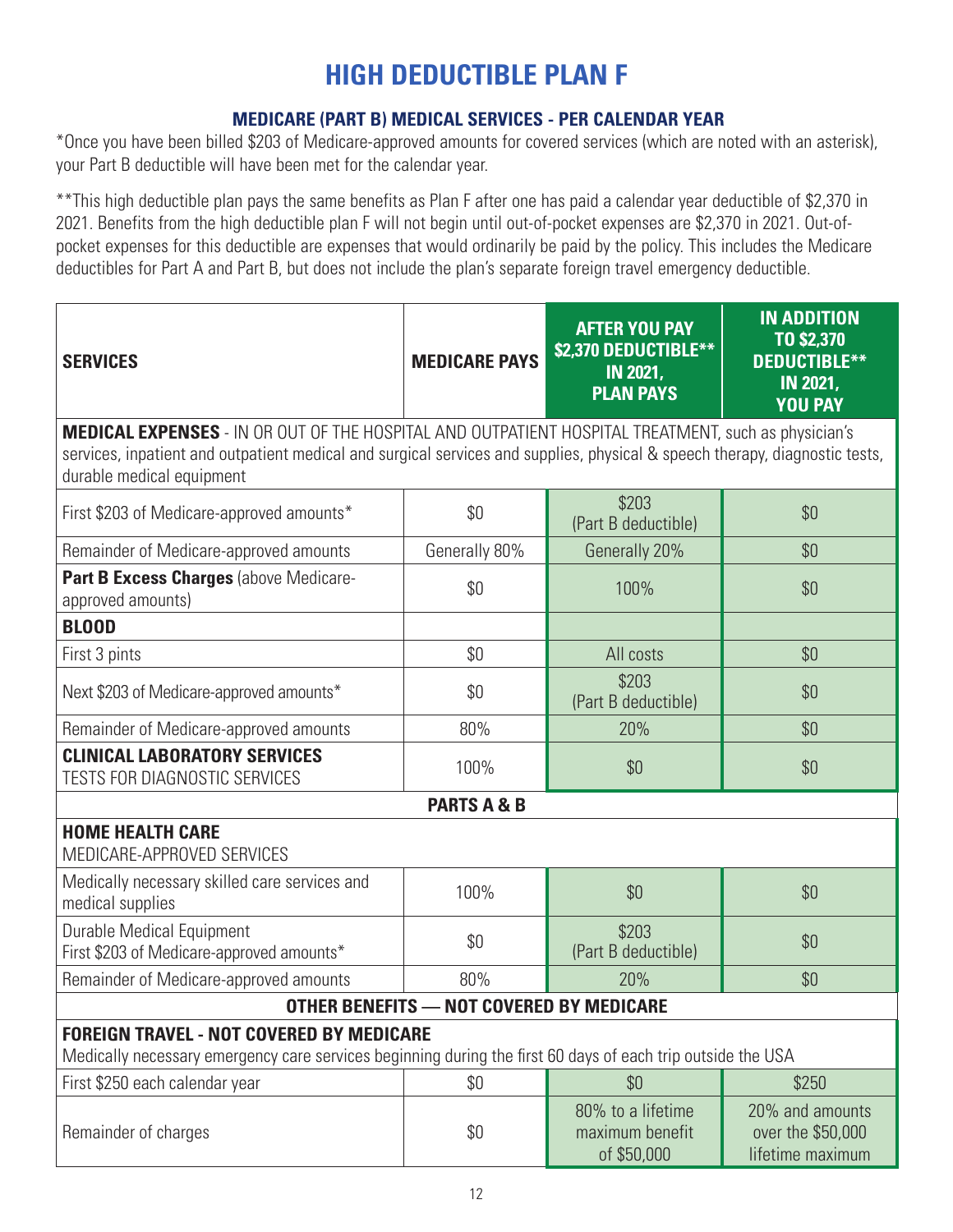### **PLAN G**

#### **MEDICARE (PART A) HOSPITAL SERVICES - PER BENEFIT PERIOD**

\*A benefit period begins on the first day you receive service as an inpatient in a hospital and ends after you have been out of the hospital and have not received skilled care in any other facility for 60 days in a row.

| <b>SERVICES</b>                                                                                                                                                                                                                | <b>MEDICARE PAYS</b>                                                                      | <b>PLAN PAYS</b>                       | <b>YOU PAY</b> |  |  |  |
|--------------------------------------------------------------------------------------------------------------------------------------------------------------------------------------------------------------------------------|-------------------------------------------------------------------------------------------|----------------------------------------|----------------|--|--|--|
| <b>HOSPITALIZATION*</b>                                                                                                                                                                                                        |                                                                                           |                                        |                |  |  |  |
| Semi-private room and board, general nursing and miscellaneous services and supplies                                                                                                                                           |                                                                                           |                                        |                |  |  |  |
| First 60 days                                                                                                                                                                                                                  | All but \$1,484                                                                           | \$1,484<br>(Part A deductible)         | \$0            |  |  |  |
| 61st through 90th day                                                                                                                                                                                                          | All but \$371 a day                                                                       | \$371 a day                            | \$0            |  |  |  |
| 91st day and after:                                                                                                                                                                                                            |                                                                                           |                                        |                |  |  |  |
| While using 60 lifetime reserve days                                                                                                                                                                                           | All but \$742 a day                                                                       | \$742 a day                            | \$0            |  |  |  |
| Once lifetime reserve days are used:                                                                                                                                                                                           |                                                                                           |                                        |                |  |  |  |
| Additional 365 days (lifetime)                                                                                                                                                                                                 | \$0                                                                                       | 100% of Medicare-<br>eligible expenses | $$0***$        |  |  |  |
| Beyond the additional 365 days                                                                                                                                                                                                 | \$0                                                                                       | \$0                                    | All costs      |  |  |  |
| <b>SKILLED NURSING FACILITY CARE*</b><br>You must meet Medicare's requirements, including having been in a hospital for at least 3 days and entered a Medicare-<br>approved facility within 30 days after leaving the hospital |                                                                                           |                                        |                |  |  |  |
| First 20 days                                                                                                                                                                                                                  | All approved amounts                                                                      | \$0                                    | \$0            |  |  |  |
| 21st through 100th day                                                                                                                                                                                                         | All but \$185.50 a day                                                                    | Up to \$185.50 a day                   | \$0            |  |  |  |
| 101st day and after                                                                                                                                                                                                            | \$0                                                                                       | \$0                                    | All costs      |  |  |  |
| <b>BLOOD</b>                                                                                                                                                                                                                   |                                                                                           |                                        |                |  |  |  |
| First 3 pints                                                                                                                                                                                                                  | \$0                                                                                       | 3 pints                                | \$0            |  |  |  |
| <b>Additional Amounts</b>                                                                                                                                                                                                      | 100%                                                                                      | \$0                                    | \$0            |  |  |  |
| <b>HOSPICE CARE</b><br>You must meet Medicare's requirements,<br>including a doctor's certification of terminal<br>illness                                                                                                     | All but very limited<br>coinsurance for<br>outpatient drugs and<br>inpatient respite care | Medicare copayment/<br>coinsurance     | \$0            |  |  |  |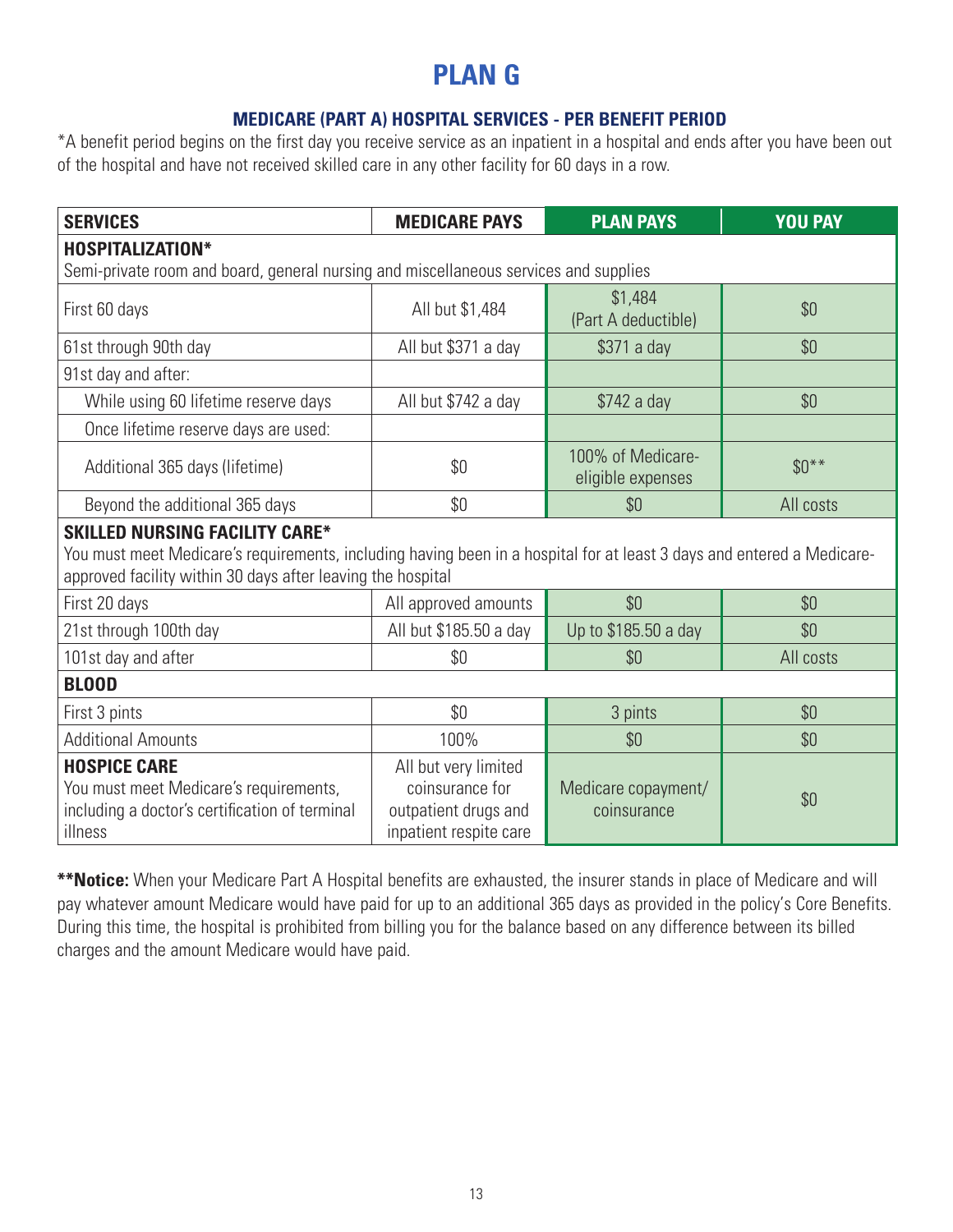### **PLAN G**

#### **MEDICARE (PART B) MEDICAL SERVICES - PER CALENDAR YEAR**

| <b>SERVICES</b>                                                                                                                                                                                                                                                        | <b>MEDICARE PAYS</b>                            | <b>PLAN PAYS</b>                                    | <b>YOU PAY</b>                                           |  |  |  |
|------------------------------------------------------------------------------------------------------------------------------------------------------------------------------------------------------------------------------------------------------------------------|-------------------------------------------------|-----------------------------------------------------|----------------------------------------------------------|--|--|--|
| <b>MEDICAL EXPENSES</b> - IN OR OUT OF THE HOSPITAL AND OUTPATIENT HOSPITAL TREATMENT, such as physician's<br>services, inpatient and outpatient medical and surgical services and supplies, physical & speech therapy, diagnostic tests,<br>durable medical equipment |                                                 |                                                     |                                                          |  |  |  |
| First \$203 of Medicare-approved amounts*                                                                                                                                                                                                                              | \$0                                             | \$0                                                 | \$203<br>(Part B deductible)                             |  |  |  |
| Remainder of Medicare-approved amounts                                                                                                                                                                                                                                 | Generally 80%                                   | Generally 20%                                       | \$0                                                      |  |  |  |
| Part B Excess Charges (above Medicare-<br>approved amounts)                                                                                                                                                                                                            | \$0                                             | 100%                                                | \$0                                                      |  |  |  |
| <b>BLOOD</b>                                                                                                                                                                                                                                                           |                                                 |                                                     |                                                          |  |  |  |
| First 3 pints                                                                                                                                                                                                                                                          | \$0                                             | All costs                                           | \$0                                                      |  |  |  |
| Next \$203 of Medicare-approved amounts*                                                                                                                                                                                                                               | \$0                                             | \$0                                                 | Next \$203 of Medicare-<br>approved amounts              |  |  |  |
| Remainder of Medicare-approved amounts                                                                                                                                                                                                                                 | 80%                                             | 20%                                                 | \$0                                                      |  |  |  |
| <b>CLINICAL LABORATORY SERVICES</b>                                                                                                                                                                                                                                    |                                                 |                                                     |                                                          |  |  |  |
| <b>TESTS FOR DIAGNOSTIC SERVICES</b>                                                                                                                                                                                                                                   | 100%                                            | \$0                                                 | \$0                                                      |  |  |  |
|                                                                                                                                                                                                                                                                        | <b>PARTS A &amp; B</b>                          |                                                     |                                                          |  |  |  |
| <b>HOME HEALTH CARE</b><br>MEDICARE-APPROVED SERVICES                                                                                                                                                                                                                  |                                                 |                                                     |                                                          |  |  |  |
| Medically necessary skilled care services<br>and medical supplies                                                                                                                                                                                                      | 100%                                            | \$0                                                 | \$0                                                      |  |  |  |
| <b>Durable Medical Equipment</b><br>First \$203 of Medicare-approved amounts*                                                                                                                                                                                          | \$0                                             | \$0                                                 | \$203<br>(Part B deductible)                             |  |  |  |
| Remainder of Medicare-approved amounts                                                                                                                                                                                                                                 | 80%                                             | 20%                                                 | \$0                                                      |  |  |  |
|                                                                                                                                                                                                                                                                        | <b>OTHER BENEFITS - NOT COVERED BY MEDICARE</b> |                                                     |                                                          |  |  |  |
| <b>FOREIGN TRAVEL - NOT COVERED BY MEDICARE</b>                                                                                                                                                                                                                        |                                                 |                                                     |                                                          |  |  |  |
| Medically necessary emergency care<br>services beginning during the first 60 days<br>of each trip outside the USA First \$250 each<br>calendar year                                                                                                                    | \$0                                             | \$0                                                 | \$250                                                    |  |  |  |
| Remainder of charges                                                                                                                                                                                                                                                   | \$0                                             | 80% to a lifetime<br>maximum benefit<br>of \$50,000 | 20% and amounts<br>over the \$50,000<br>lifetime maximum |  |  |  |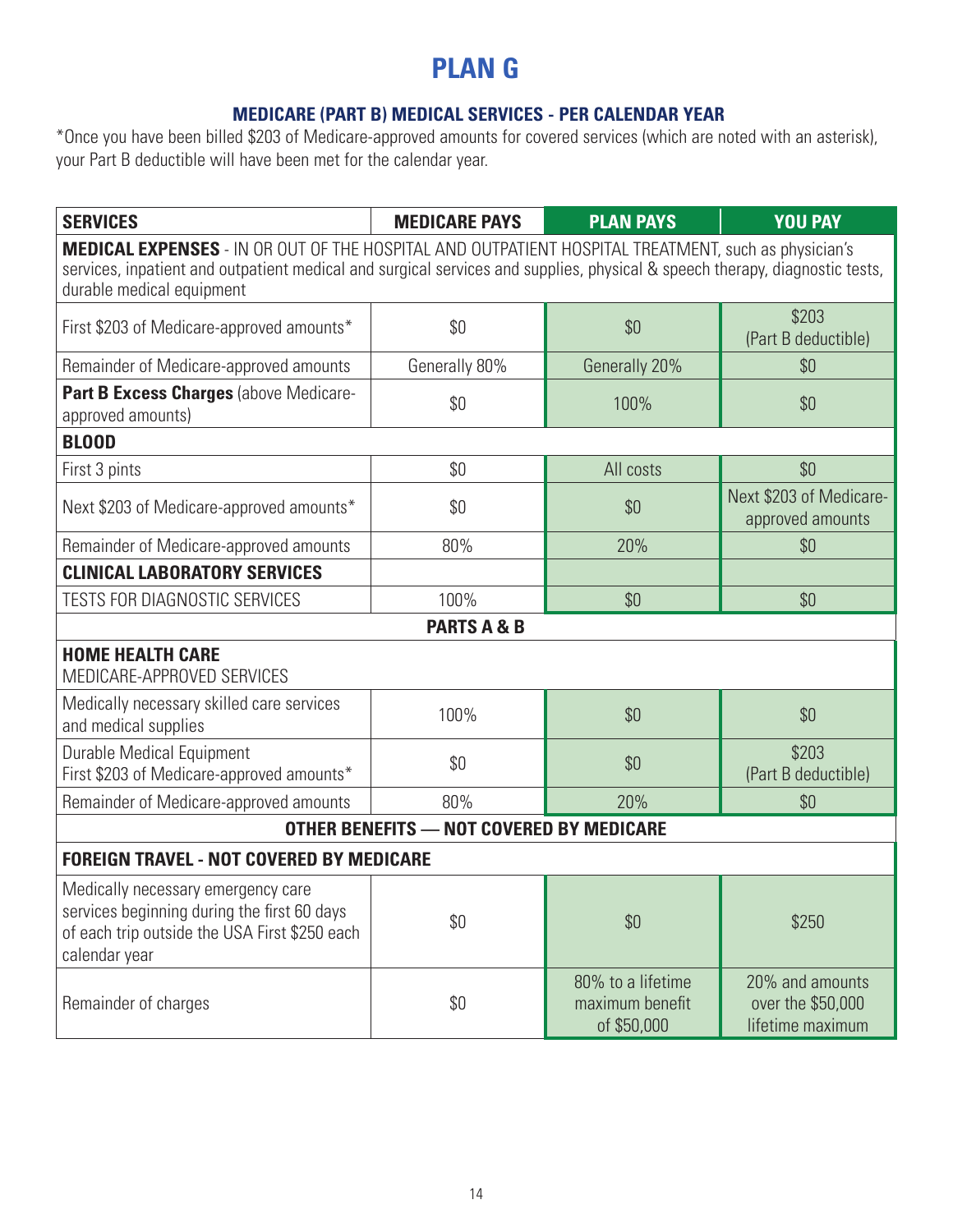### **HIGH DEDUCTIBLE PLAN G**

#### **MEDICARE (PART A) HOSPITAL SERVICES - PER BENEFIT PERIOD**

\*A benefit period begins on the first day you receive service as an inpatient in a hospital and ends after you have been out of the hospital and have not received skilled care in any other facility for 60 days in a row.

\*\*This high deductible plan pays the same benefits as Plan G after one has paid a calendar year deductible of \$2,370 in 2021. Benefits from the high deductible plan G will not begin until out-of-pocket expenses are \$2,370 in 2021. Out-ofpocket expenses for this deductible are expenses that would ordinarily be paid by the policy. This includes the Medicare deductibles for Part A and Part B, but does not include the plan's separate foreign travel emergency deductible.

| <b>SERVICES</b>                                                                                                                                                                                                                | <b>MEDICARE PAYS</b>                                                                      | <b>AFTER YOU PAY</b><br>\$2,370 DEDUCTIBLE**<br><b>IN 2021,</b><br><b>PLAN PAYS</b> | <b>IN ADDITION</b><br>TO \$2,370<br><b>DEDUCTIBLE**</b><br><b>IN 2021,</b><br><b>YOU PAY</b> |  |  |  |
|--------------------------------------------------------------------------------------------------------------------------------------------------------------------------------------------------------------------------------|-------------------------------------------------------------------------------------------|-------------------------------------------------------------------------------------|----------------------------------------------------------------------------------------------|--|--|--|
| <b>HOSPITALIZATION*</b><br>Semi-private room and board, general nursing and miscellaneous services and supplies                                                                                                                |                                                                                           |                                                                                     |                                                                                              |  |  |  |
| First 60 days                                                                                                                                                                                                                  | \$1,484<br>All but \$1,484<br>(Part A deductible)                                         |                                                                                     | \$0                                                                                          |  |  |  |
| 61st through 90th day                                                                                                                                                                                                          | All but \$371 a day                                                                       | \$371 a day                                                                         | \$0                                                                                          |  |  |  |
| 91st day and after:                                                                                                                                                                                                            |                                                                                           |                                                                                     |                                                                                              |  |  |  |
| While using 60 lifetime reserve days                                                                                                                                                                                           | All but \$742 a day                                                                       | \$742 a day                                                                         | \$0                                                                                          |  |  |  |
| Once lifetime reserve days are used:                                                                                                                                                                                           |                                                                                           |                                                                                     |                                                                                              |  |  |  |
| Additional 365 days (lifetime)                                                                                                                                                                                                 | \$0                                                                                       | 100% of Medicare-<br>eligible expenses                                              | $$0***$                                                                                      |  |  |  |
| Beyond the additional 365 days                                                                                                                                                                                                 | \$0<br>\$0                                                                                |                                                                                     | All costs                                                                                    |  |  |  |
| <b>SKILLED NURSING FACILITY CARE*</b><br>You must meet Medicare's requirements, including having been in a hospital for at least 3 days and entered a Medicare-<br>approved facility within 30 days after leaving the hospital |                                                                                           |                                                                                     |                                                                                              |  |  |  |
| First 20 days                                                                                                                                                                                                                  | All approved amounts                                                                      | \$0                                                                                 | \$0                                                                                          |  |  |  |
| 21st through 100th day                                                                                                                                                                                                         | All but \$185.50 a day                                                                    | Up to \$185.50 a day                                                                | \$0                                                                                          |  |  |  |
| 101st day and after                                                                                                                                                                                                            | \$0                                                                                       | \$0                                                                                 | All costs                                                                                    |  |  |  |
| <b>BLOOD</b>                                                                                                                                                                                                                   |                                                                                           |                                                                                     |                                                                                              |  |  |  |
| First 3 pints                                                                                                                                                                                                                  | \$0                                                                                       | 3 pints                                                                             | \$0                                                                                          |  |  |  |
| <b>Additional Amounts</b>                                                                                                                                                                                                      | 100%<br>\$0                                                                               |                                                                                     | \$0                                                                                          |  |  |  |
| <b>HOSPICE CARE</b><br>You must meet Medicare's requirements,<br>including a doctor's certification of terminal<br>illness                                                                                                     | All but very limited<br>coinsurance for<br>outpatient drugs and<br>inpatient respite care | Medicare copayment/<br>coinsurance                                                  | \$0                                                                                          |  |  |  |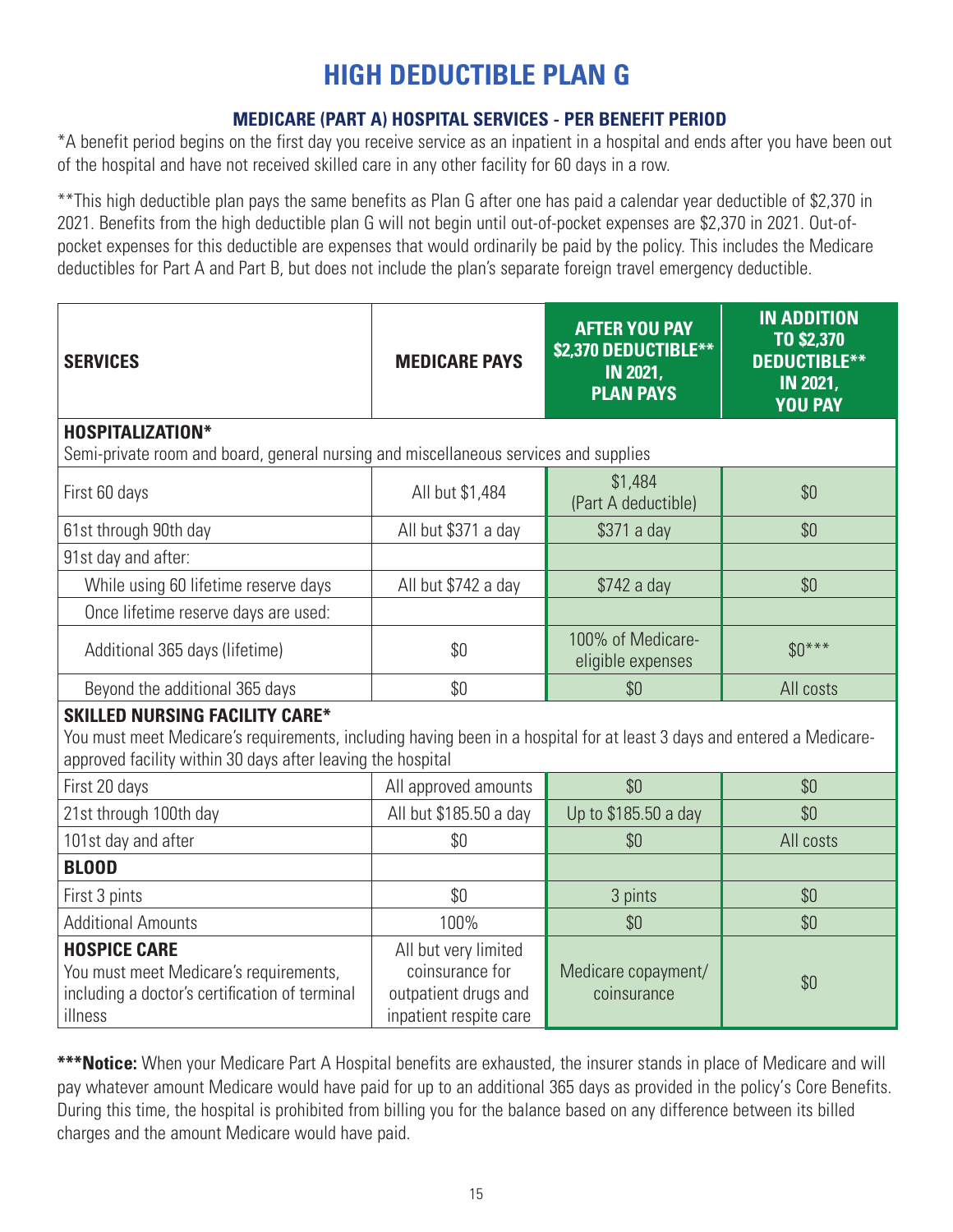### **HIGH DEDUCTIBLE PLAN G**

#### **MEDICARE (PART B) MEDICAL SERVICES - PER CALENDAR YEAR**

\*Once you have been billed \$203 of Medicare-approved amounts for covered services (which are noted with an asterisk), your Part B deductible will have been met for the calendar year.

\*\*This high deductible plan pays the same benefits as Plan G after one has paid a calendar year deductible of \$2,370 in 2021. Benefits from the high deductible plan G will not begin until out-of-pocket expenses are \$2,370 in 2021. Out-ofpocket expenses for this deductible are expenses that would ordinarily be paid by the policy. This includes the Medicare deductibles for Part A and Part B, but does not include the plan's separate foreign travel emergency deductible.

| <b>SERVICES</b>                                                                                                                                                | <b>MEDICARE PAYS</b> | <b>AFTER YOU PAY</b><br>\$2,370 DEDUCTIBLE**<br><b>IN 2021,</b><br><b>PLAN PAYS</b> | <b>IN ADDITION</b><br>TO \$2,370<br><b>DEDUCTIBLE**</b><br><b>IN 2021,</b><br><b>YOU PAY</b> |  |  |  |  |  |
|----------------------------------------------------------------------------------------------------------------------------------------------------------------|----------------------|-------------------------------------------------------------------------------------|----------------------------------------------------------------------------------------------|--|--|--|--|--|
| MEDICAL EXPENSES - IN OR OUT OF THE HOSPITAL AND OUTPATIENT HOSPITAL TREATMENT, such as physician's                                                            |                      |                                                                                     |                                                                                              |  |  |  |  |  |
| services, inpatient and outpatient medical and surgical services and supplies, physical & speech therapy, diagnostic tests,<br>durable medical equipment       |                      |                                                                                     |                                                                                              |  |  |  |  |  |
| First \$203 of Medicare-approved amounts*                                                                                                                      | \$0                  | \$0                                                                                 | \$203<br>(Part B deductible)                                                                 |  |  |  |  |  |
| Remainder of Medicare-approved amounts                                                                                                                         | Generally 80%        | Generally 20%                                                                       | \$0                                                                                          |  |  |  |  |  |
| Part B Excess Charges (above Medicare-<br>approved amounts)                                                                                                    | \$0                  | 100%                                                                                | \$0                                                                                          |  |  |  |  |  |
| <b>BLOOD</b>                                                                                                                                                   |                      |                                                                                     |                                                                                              |  |  |  |  |  |
| First 3 pints                                                                                                                                                  | \$0                  | All costs                                                                           | \$0                                                                                          |  |  |  |  |  |
| Next \$203 of Medicare-approved amounts*                                                                                                                       | \$0                  | \$0                                                                                 | \$203<br>(Part B deductible)                                                                 |  |  |  |  |  |
| Remainder of Medicare-approved amounts                                                                                                                         | 80%                  | 20%                                                                                 | \$0                                                                                          |  |  |  |  |  |
| <b>CLINICAL LABORATORY SERVICES</b><br>TESTS FOR DIAGNOSTIC SERVICES                                                                                           | 100%                 | \$0                                                                                 | \$0                                                                                          |  |  |  |  |  |
| <b>PARTS A &amp; B</b>                                                                                                                                         |                      |                                                                                     |                                                                                              |  |  |  |  |  |
| <b>HOME HEALTH CARE</b><br>MEDICARE-APPROVED SERVICES                                                                                                          |                      |                                                                                     |                                                                                              |  |  |  |  |  |
| Medically necessary skilled care services and<br>medical supplies                                                                                              | 100%                 | \$0                                                                                 | \$0                                                                                          |  |  |  |  |  |
| <b>Durable Medical Equipment</b><br>First \$203 of Medicare-approved amounts*                                                                                  | \$0                  | \$0                                                                                 | \$203<br>(Part B deductible)                                                                 |  |  |  |  |  |
| Remainder of Medicare-approved amounts                                                                                                                         | 80%                  | 20%                                                                                 | \$0                                                                                          |  |  |  |  |  |
| <b>OTHER BENEFITS - NOT COVERED BY MEDICARE</b>                                                                                                                |                      |                                                                                     |                                                                                              |  |  |  |  |  |
| <b>FOREIGN TRAVEL - NOT COVERED BY MEDICARE</b><br>Medically necessary emergency care services beginning during the first 60 days of each trip outside the USA |                      |                                                                                     |                                                                                              |  |  |  |  |  |
| First \$250 each calendar year                                                                                                                                 | \$0                  | \$0                                                                                 | \$250                                                                                        |  |  |  |  |  |
| Remainder of charges                                                                                                                                           | \$0                  | 80% to a lifetime<br>maximum benefit<br>of \$50,000                                 | 20% and amounts<br>over the \$50,000<br>lifetime maximum                                     |  |  |  |  |  |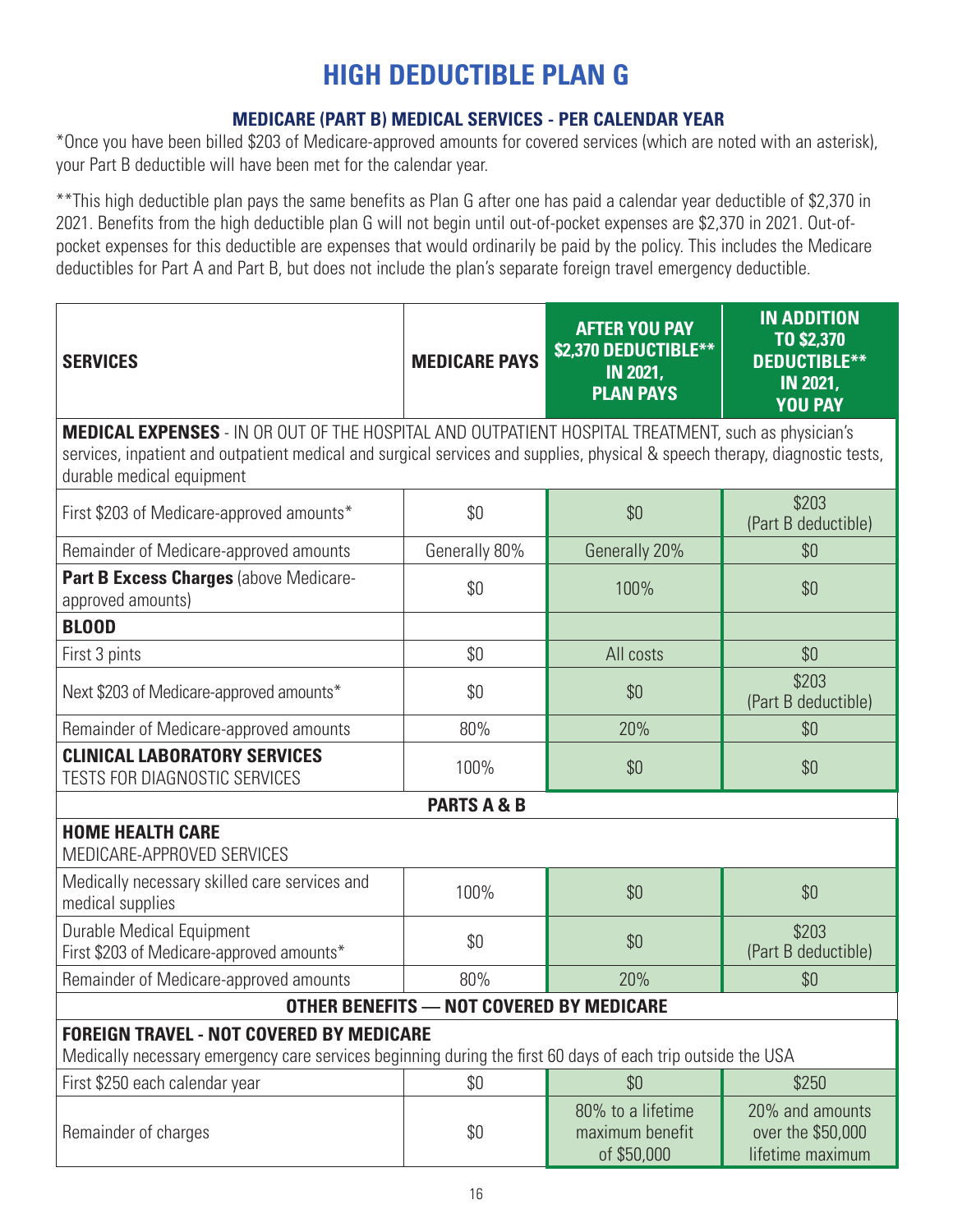### **PLAN N**

#### **MEDICARE (PART A) HOSPITAL SERVICES - PER BENEFIT PERIOD**

\*A benefit period begins on the first day you receive service as an inpatient in a hospital and ends after you have been out of the hospital and have not received skilled care in any other facility for 60 days in a row.

| <b>SERVICES</b>                                                                                                                                                                                                                | <b>MEDICARE PAYS</b>                                                                      | <b>PLAN PAYS</b>                       | <b>YOU PAY*</b> |  |  |  |
|--------------------------------------------------------------------------------------------------------------------------------------------------------------------------------------------------------------------------------|-------------------------------------------------------------------------------------------|----------------------------------------|-----------------|--|--|--|
| <b>HOSPITALIZATION*</b>                                                                                                                                                                                                        |                                                                                           |                                        |                 |  |  |  |
| Semi-private room and board, general nursing and miscellaneous services and supplies                                                                                                                                           |                                                                                           |                                        |                 |  |  |  |
| First 60 days                                                                                                                                                                                                                  | All but \$1,484                                                                           | \$1,484<br>(Part A deductible)         | \$0             |  |  |  |
| 61st through 90th day                                                                                                                                                                                                          | All but \$371 a day                                                                       | \$371 a day                            | \$0             |  |  |  |
| 91st day and after:                                                                                                                                                                                                            |                                                                                           |                                        |                 |  |  |  |
| While using 60 lifetime reserve days                                                                                                                                                                                           | All but \$742 a day                                                                       | \$742 a day                            | \$0             |  |  |  |
| Once lifetime reserve days are used:                                                                                                                                                                                           |                                                                                           |                                        |                 |  |  |  |
| Additional 365 days (lifetime)                                                                                                                                                                                                 | \$0                                                                                       | 100% of Medicare-<br>eligible expenses | $$0***$         |  |  |  |
| Beyond the additional 365 days                                                                                                                                                                                                 | \$0<br>\$0                                                                                |                                        | All costs       |  |  |  |
| <b>SKILLED NURSING FACILITY CARE*</b><br>You must meet Medicare's requirements, including having been in a hospital for at least 3 days and entered a Medicare-<br>approved facility within 30 days after leaving the hospital |                                                                                           |                                        |                 |  |  |  |
| First 20 days                                                                                                                                                                                                                  | All approved amounts<br>\$0                                                               |                                        | \$0             |  |  |  |
| 21st through 100th day                                                                                                                                                                                                         | All but \$185.50 a day                                                                    | Up to \$185.50 a day                   | \$0             |  |  |  |
| 101st day and after                                                                                                                                                                                                            | \$0                                                                                       | \$0                                    | All costs       |  |  |  |
| <b>BLOOD</b>                                                                                                                                                                                                                   |                                                                                           |                                        |                 |  |  |  |
| First 3 pints                                                                                                                                                                                                                  | \$0                                                                                       | 3 pints                                | \$0             |  |  |  |
| <b>Additional Amounts</b>                                                                                                                                                                                                      | 100%                                                                                      | \$0                                    | \$0             |  |  |  |
| <b>HOSPICE CARE</b><br>You must meet Medicare's requirements,<br>including a doctor's certification of terminal<br>illness                                                                                                     | All but very limited<br>coinsurance for<br>outpatient drugs and<br>inpatient respite care | Medicare copayment/<br>coinsurance     | \$0             |  |  |  |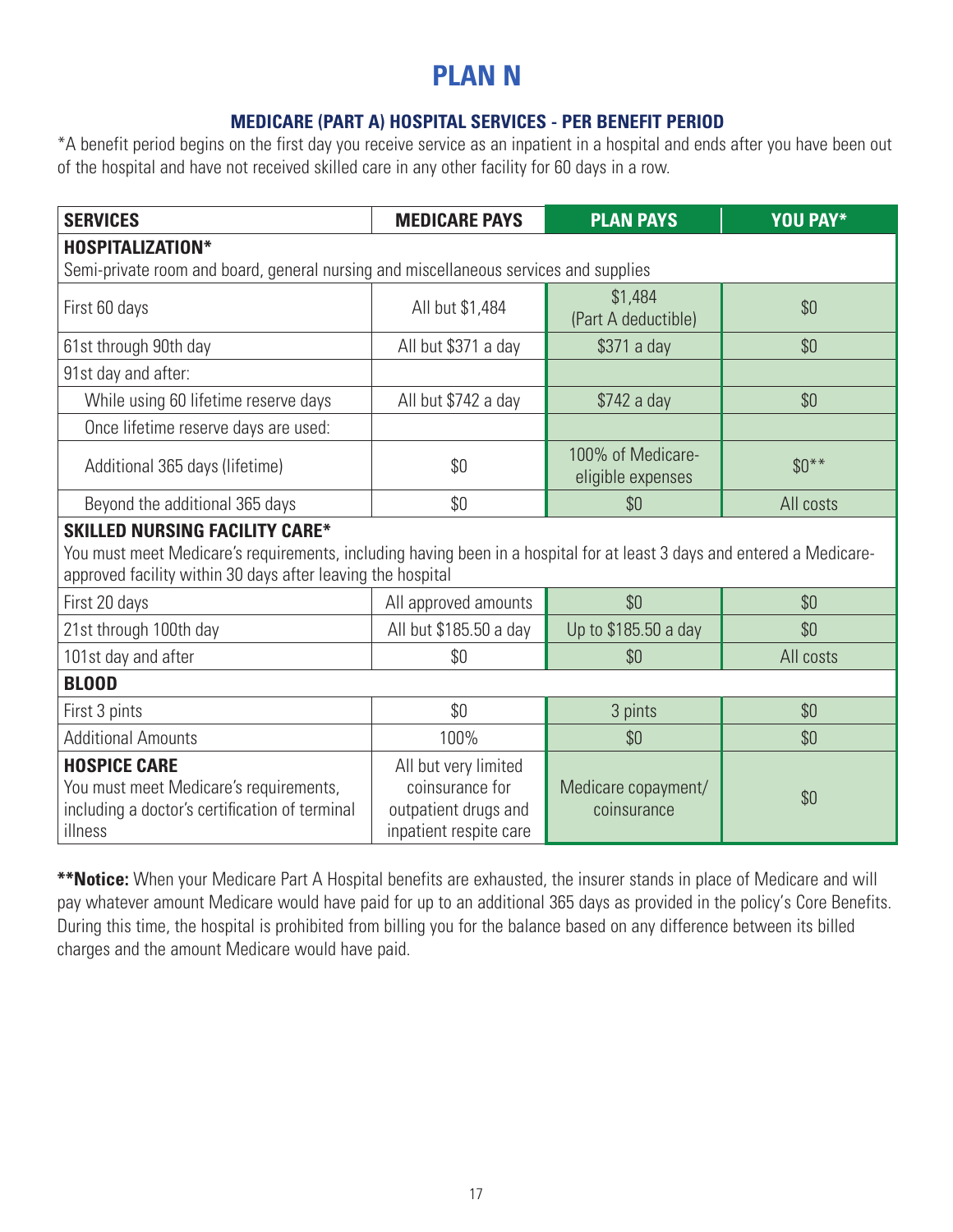### **PLAN N**

#### **MEDICARE (PART B) MEDICAL SERVICES - PER CALENDAR YEAR**

| <b>SERVICES</b>                                                                                                                                                                                                                                                 | <b>MEDICARE</b><br><b>PAYS</b> | <b>PLAN PAYS</b>                                                                                                                                                                                                                                                 | <b>YOU PAY*</b>                                                                                                                                                                                                                           |  |  |  |
|-----------------------------------------------------------------------------------------------------------------------------------------------------------------------------------------------------------------------------------------------------------------|--------------------------------|------------------------------------------------------------------------------------------------------------------------------------------------------------------------------------------------------------------------------------------------------------------|-------------------------------------------------------------------------------------------------------------------------------------------------------------------------------------------------------------------------------------------|--|--|--|
| MEDICAL EXPENSES - IN OR OUT OF THE HOSPITAL AND OUTPATIENT HOSPITAL TREATMENT, such as physician's<br>services, inpatient and outpatient medical and surgical services and supplies, physical & speech therapy, diagnostic tests,<br>durable medical equipment |                                |                                                                                                                                                                                                                                                                  |                                                                                                                                                                                                                                           |  |  |  |
| First \$203 of Medicare-approved amounts*                                                                                                                                                                                                                       | \$0                            | \$0                                                                                                                                                                                                                                                              | \$203 (Part B Deductible)                                                                                                                                                                                                                 |  |  |  |
| Remainder of Medicare-approved amounts                                                                                                                                                                                                                          | Generally<br>80%               | Balance, other than up to \$20<br>per office visit and up to \$50<br>per emergency room visit.<br>The co-payment of up to \$50<br>is waived if the insured is<br>admitted to any hospital and<br>the emergency visit is covered<br>as a Medicare Part A expense. | Up to \$20 per office visit and<br>up to \$50 per emergency room<br>visit. The co-payment of up to<br>\$50 is waived if the insured is<br>admitted to any hospital and<br>the emergency visit is covered<br>as a Medicare Part A expense. |  |  |  |
| Part B Excess Charges (above Medicare-<br>approved amounts)                                                                                                                                                                                                     | \$0                            | \$0                                                                                                                                                                                                                                                              | All costs                                                                                                                                                                                                                                 |  |  |  |
| <b>BLOOD</b>                                                                                                                                                                                                                                                    |                                |                                                                                                                                                                                                                                                                  |                                                                                                                                                                                                                                           |  |  |  |
| First 3 pints                                                                                                                                                                                                                                                   | \$0                            | All costs                                                                                                                                                                                                                                                        | \$0                                                                                                                                                                                                                                       |  |  |  |
| Next \$203 of Medicare-approved amounts*                                                                                                                                                                                                                        | \$0                            | \$0                                                                                                                                                                                                                                                              | \$203 (Part B deductible)                                                                                                                                                                                                                 |  |  |  |
| Remainder of Medicare-approved amounts                                                                                                                                                                                                                          | 80%                            | 20%                                                                                                                                                                                                                                                              | \$0                                                                                                                                                                                                                                       |  |  |  |
| <b>CLINICAL LABORATORY SERVICES</b><br><b>TESTS FOR DIAGNOSTIC SERVICES</b>                                                                                                                                                                                     | 100%                           | \$0                                                                                                                                                                                                                                                              | \$0                                                                                                                                                                                                                                       |  |  |  |
| <b>PARTS A &amp; B</b>                                                                                                                                                                                                                                          |                                |                                                                                                                                                                                                                                                                  |                                                                                                                                                                                                                                           |  |  |  |
| <b>HOME HEALTH CARE</b><br>MEDICARE-APPROVED SERVICES                                                                                                                                                                                                           |                                |                                                                                                                                                                                                                                                                  |                                                                                                                                                                                                                                           |  |  |  |
| Medically necessary skilled care services<br>and medical supplies                                                                                                                                                                                               | 100%                           | \$0                                                                                                                                                                                                                                                              | \$0                                                                                                                                                                                                                                       |  |  |  |
| <b>Durable Medical Equipment</b><br>First \$203 of Medicare-approved amounts*                                                                                                                                                                                   | \$0                            | \$0                                                                                                                                                                                                                                                              | \$203<br>(Part B deductible)                                                                                                                                                                                                              |  |  |  |
| Remainder of Medicare-approved amounts                                                                                                                                                                                                                          | 80%                            | 20%                                                                                                                                                                                                                                                              | \$0                                                                                                                                                                                                                                       |  |  |  |
| OTHER BENEFITS - NOT COVERED BY MEDICARE                                                                                                                                                                                                                        |                                |                                                                                                                                                                                                                                                                  |                                                                                                                                                                                                                                           |  |  |  |
| <b>FOREIGN TRAVEL - NOT COVERED BY MEDICARE</b><br>Medically necessary emergency care services beginning during the first 60 days of each trip outside the USA                                                                                                  |                                |                                                                                                                                                                                                                                                                  |                                                                                                                                                                                                                                           |  |  |  |
| First \$250 each calendar year                                                                                                                                                                                                                                  | \$0                            | \$0                                                                                                                                                                                                                                                              | \$250                                                                                                                                                                                                                                     |  |  |  |
| Remainder of charges                                                                                                                                                                                                                                            | \$0                            | 80% to a lifetime maximum<br>benefit of \$50,000                                                                                                                                                                                                                 | 20% and amounts over the<br>\$50,000 lifetime maximum                                                                                                                                                                                     |  |  |  |